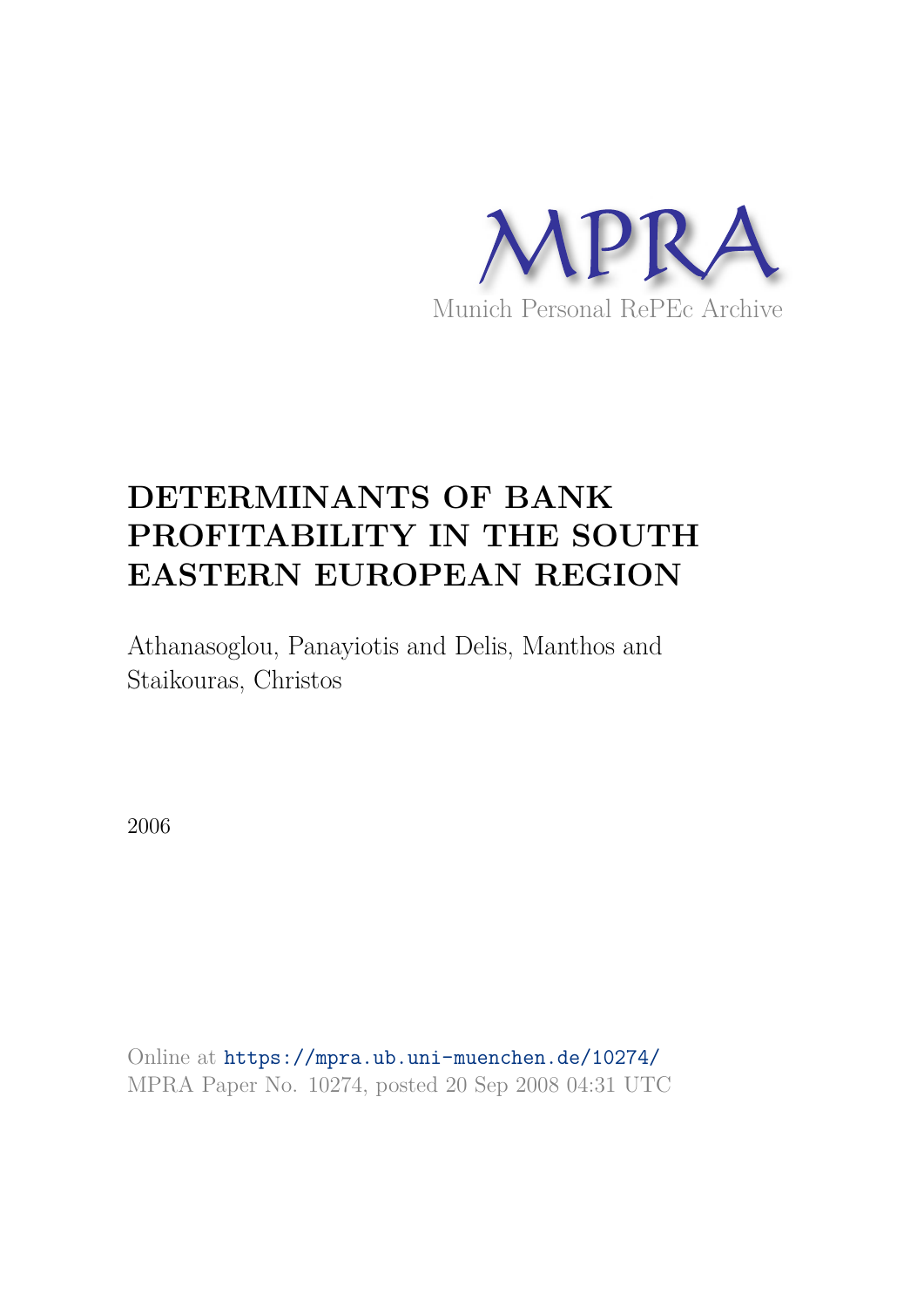# **DETERMINANTS OF BANK PROFITABILITY IN THE SOUTH EASTERN EUROPEAN REGION**

Panayiotis P. Athanasoglou Bank of Greece

Matthaios D. Delis Athens University of Economics and Business

Christos K. Staikouras Athens University of Economics and Business

#### **ABSTRACT**

The aim of this study is to examine the profitability behaviour of bank-specific, industryrelated and macroeconomic determinants, using an unbalanced panel dataset of South Eastern European (SEE) credit institutions over the period 1998-2002. The estimation results indicate that, with the exception of liquidity, all bank-specific determinants significantly affect bank profitability in the anticipated way. A key result is that the effect of concentration is positive, which provides evidence in support of the structure-conductperformance hypothesis, even though some ambiguity arises given its interrelationship with the efficient-structure hypothesis. In contrast, a positive relationship between banking reform and profitability was not identified, whilst the picture regarding the macroeconomic determinants is mixed. The paper concludes with some remarks on the practicality and implementability of the findings.

*Keywords*: Bank profitability; South Eastern European banking sector; Random effects *JEL Classification*: G21; C23; L2

*Acknowledgements*: The authors would like to thank I. Asimakopoulos, E. Georgiou, H. Gibson and D. Kosma for very helpful comments. The views expressed in this paper do not necessarily reflect those of the Bank of Greece.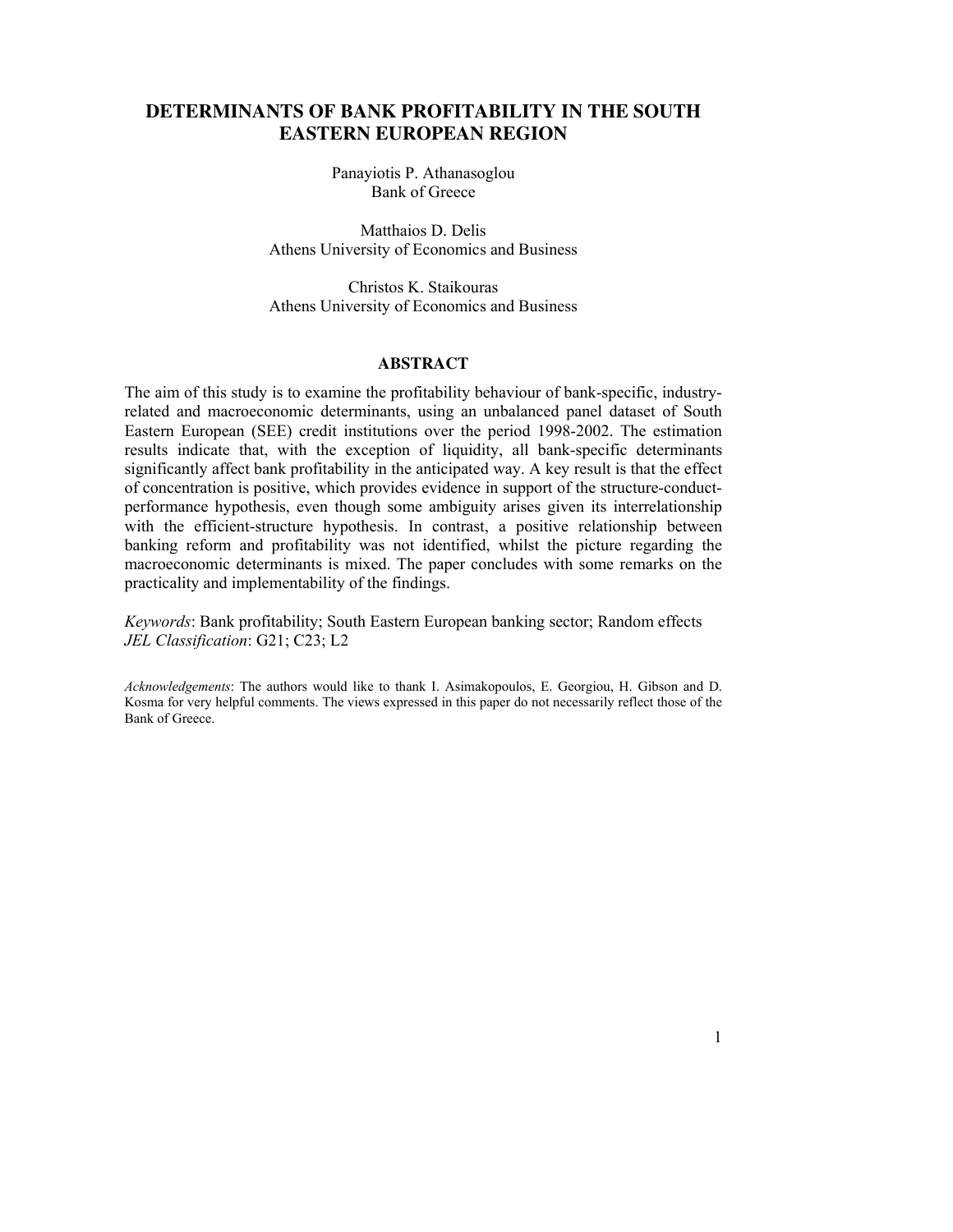# **1. Introduction**

The financial system of the South Eastern European (SEE) countries is characterised by the dominant role of the banking sector, with the capital market segment for long-term finance being illiquid and, in some cases, underdeveloped, while non-bank financial intermediaries, such as life insurance companies and private pension funds, are still at an embryonic stage of development (European Commission [EC], 2004). Yet, the recent reforms, aiming to liberalize and consolidate the existing banks, as well as to attract foreign ones in the SEE banking sector, were, to a large extent, quite successful. As a result, the legal, institutional, regulatory, and supervisory framework of financial institutions has been consistently improved and strengthened. These remarks explain why banking activities and performance have attracted the attention of practitioners, policy makers, and researchers alike, making the investigation of bank profitability in the SEE countries a more relevant issue today than in earlier times.

This paper seeks to examine the effect of bank-specific, industry-related and macroeconomic variables on the profitability of the SEE banking industry (namely Albania, Bosnia-Herzegovina, Bulgaria, Croatia, FYROM, Romania and Serbia-Montenegro) over the period 1998-2002. It focuses on two main directions: Firstly, while a number of studies have examined the effects of internal and external factors on bank profitability in several countries and geographic regions, as far as we are aware of, hardly any systematic research has been carried out for the rapidly evolving SEE region; and secondly, while distinguishing between the structure-conduct-performance (SCP) and the efficient-structure (EFS) hypotheses, we also account for the effect of the reform process, that took place during this period, and the macroeconomic environment on profitability.

The rest of the paper is organized as follows. Section 2 reviews and evaluates the reform process observed in the SEE banking sector over the last decade. Section 3 provides a background of the existing literature, relating bank profitability to its determinants. Section 4 describes the data and the econometric methodology, while Section 5 presents and analyses the empirical results. Conclusions and some policy suggestions are offered in the final section.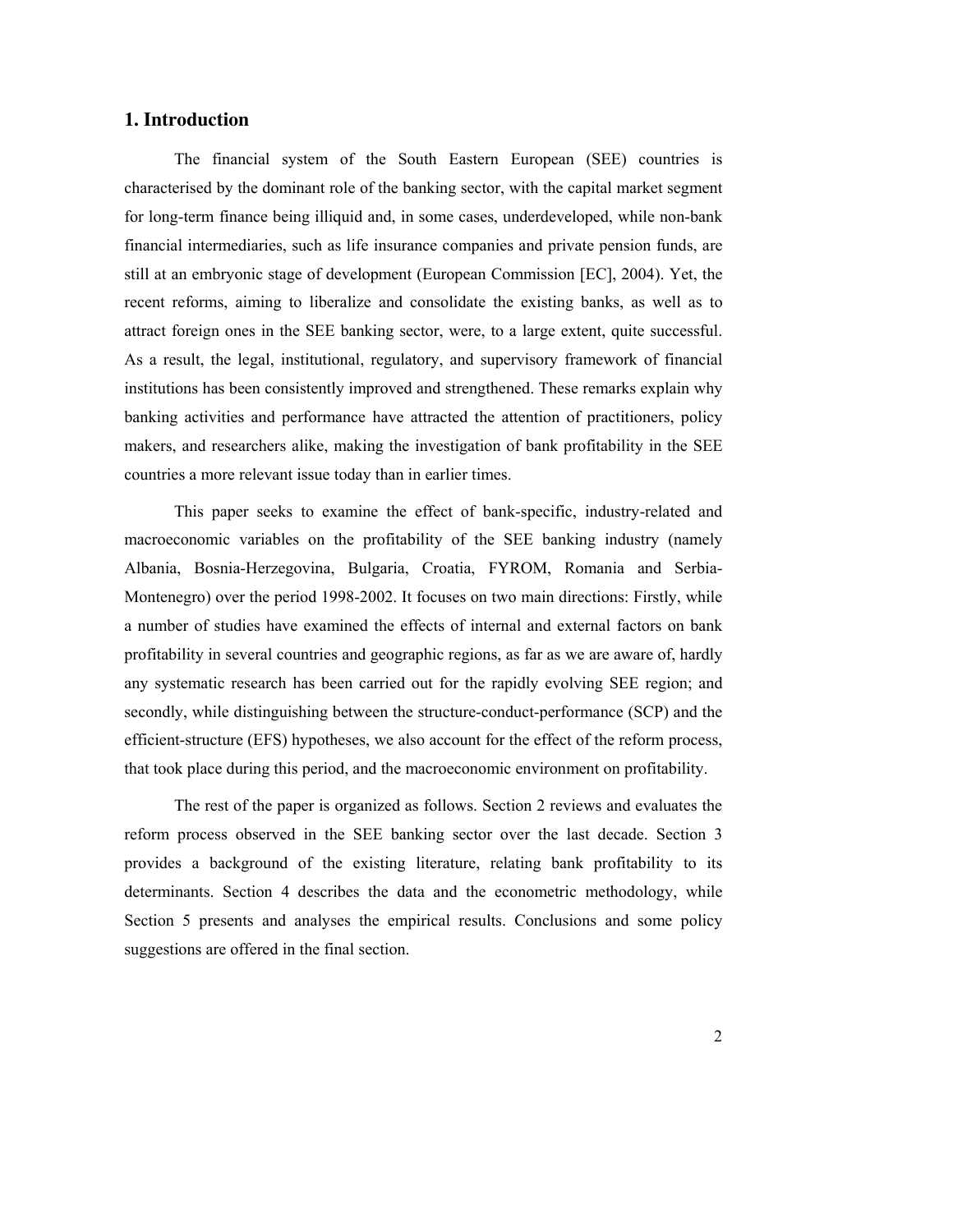## **2. Banking reform in the SEE countries**

 $\ddot{ }$ 

Even though banking system restructuring was quite profound over the last decade in most SEE countries, there is still much to be done for their financial systems to be classified in the category of developed markets. The comparison of the development of the banking sector (measured by the credit to the private sector as a percentage of GDP) with the size of the capital market (measured by the stock market capitalization as a percentage of GDP) in the SEE countries reveals the relative importance of bank intermediation.<sup>1</sup> As it appears, from a first glimpse, banks constitute the spinal cord of financial systems in the region.

Despite faster development in the second half of the 1990s, when relatively stable financial and macroeconomic conditions emerged, the quantity and quality of banking products and services still lag behind that of other emerging markets and the European Union (EU). This occurs mainly due to the unsound macroeconomic policies applied in the region and the market inefficiencies observed in the SEE countries in the previous decades, factors that, in many cases, resulted in severe crises.<sup>2</sup> As a result, loans to the private sector, on average, stood at about one-eighth of the credit provided by the euro area banking system, where domestic credit reached 120 per cent of GDP in 2002 (European Central Bank [ECB], 2004). This implies that the banking sector in the SEE countries, in spite of the recent expansion, has still ample field for further financing the economies' investment and growth needs, if macroeconomic and institutional stability is enhanced.

During the last few years, the governments of the SEE countries, with the collaboration and assistance of international financial institutions, have taken concrete and far-reaching measures to reform their financial institutions and markets. This process

<sup>&</sup>lt;sup>1</sup> Considering two of the largest economies in the SEE region in 2002, namely Croatia and Bulgaria, credit to the private sector was 44 per cent and 18 per cent of GDP, respectively, while stock market capitalization was 16 per cent and 4 per cent of GDP, respectively (European Bank for Reconstruction and Development [EBRD], 2004). In Romania, the only exception to the dominance of banks, domestic credit to the private

sector stood at 8 per cent of GDP in 2002, while stock market capitalization was at 10 per cent of GDP.<br><sup>2</sup> These crises include the strong economic shock that hit FYROM in the first half of 1999, the hyperinflation and hostility in Serbia-Montenegro during the previous decade, the political instability in Bosnia-Herzegovina in the same time period, the collapse of the pyramid scheme in Albania in 1996-97, the crisis in Romania in 1997-98 and the severe crisis in Bulgaria in 1996-97 (one of the world's worst banking crises in recent history, when 14 out of the 35 commercial banks failed).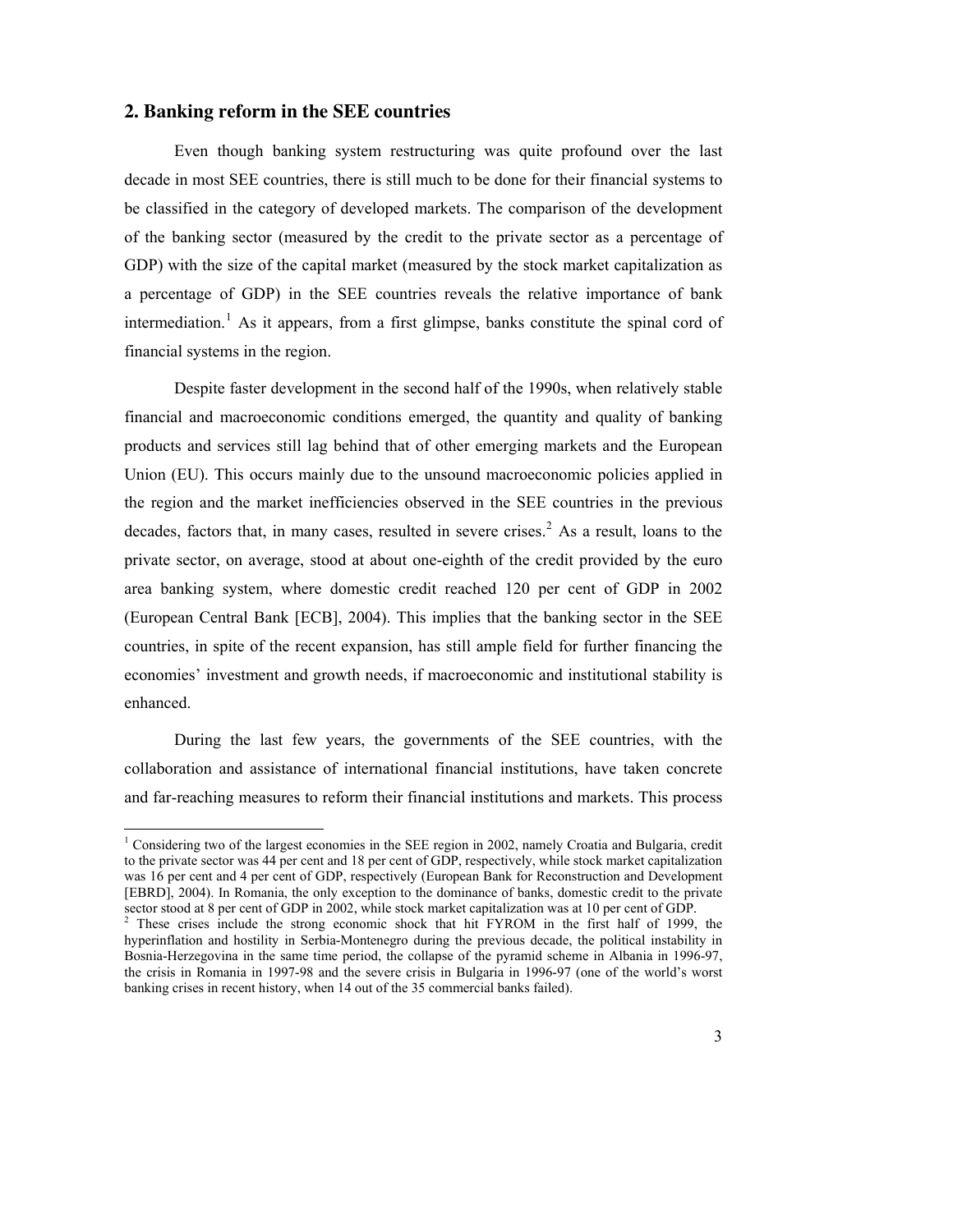included the restructuring, rehabilitation and privatisation of state-owned banks, the liquidation of insolvent institutions and an improvement in the administrative efficiency and capability of the banking sector. Other factors that enhanced banking intermediation were the establishment of new prudential regulation and tighter supervision, an improvement of accounting and disclosure standards, the adoption of better techniques for risk evaluation and asset and liability management and, last but not least, the involvement of foreign investors.

Table 1 provides a comprehensive chronological account of important regulatory events with references to the most important banking legislation - as well as their amendments - enacted during the last decade. These laws have increased the attractiveness of the SEE banking system for foreign investment, strengthened prudent standards and practices in the banks' operations, enhanced corporate governance, and improved efficiency in the banking operations and supervision. Deposit insurance schemes have also played an important stabilizing role, as they improved confidence and thereby decreased the risks for swift changes in funding, i.e. the deposit base.

Finally, macroeconomic factors, such as fiscal and monetary discipline, the gradual reduction of interest rates and risk premiums, the rise of expected lifetime income in the region and an increasing money demand have all positively contributed to the development of financial markets. These developments enhanced the ongoing rise and broadening of intermediation in the SEE region. As a result, the structure of the banking industry in the SEE economies altered significantly during the period 1998-2002. Table 2 reports a decline in the number of banks operating in all countries reviewed, except from Albania and Bulgaria. This decline is quite substantial in Bosnia-Herzegovina and Serbia-Montenegro.<sup>3</sup> Especially in the latter case, less than half of the banks survived during the period examined (50 banks in 2002 compared with 104 in 1998), due to the closure of unsound financial institutions and the consolidation of smaller banks initiated in 2000. The reduction in the number of credit institutions in most SEE countries was fuelled largely by increased regulatory capitalization requirements (a policy aimed at bringing

 $\ddot{ }$ 

<sup>&</sup>lt;sup>3</sup> Serbia has the largest number of banks in the SEE region, reflecting the relatively larger size of the Serbian population and economy, as well as a more fragmented sector compared to the other SEE countries.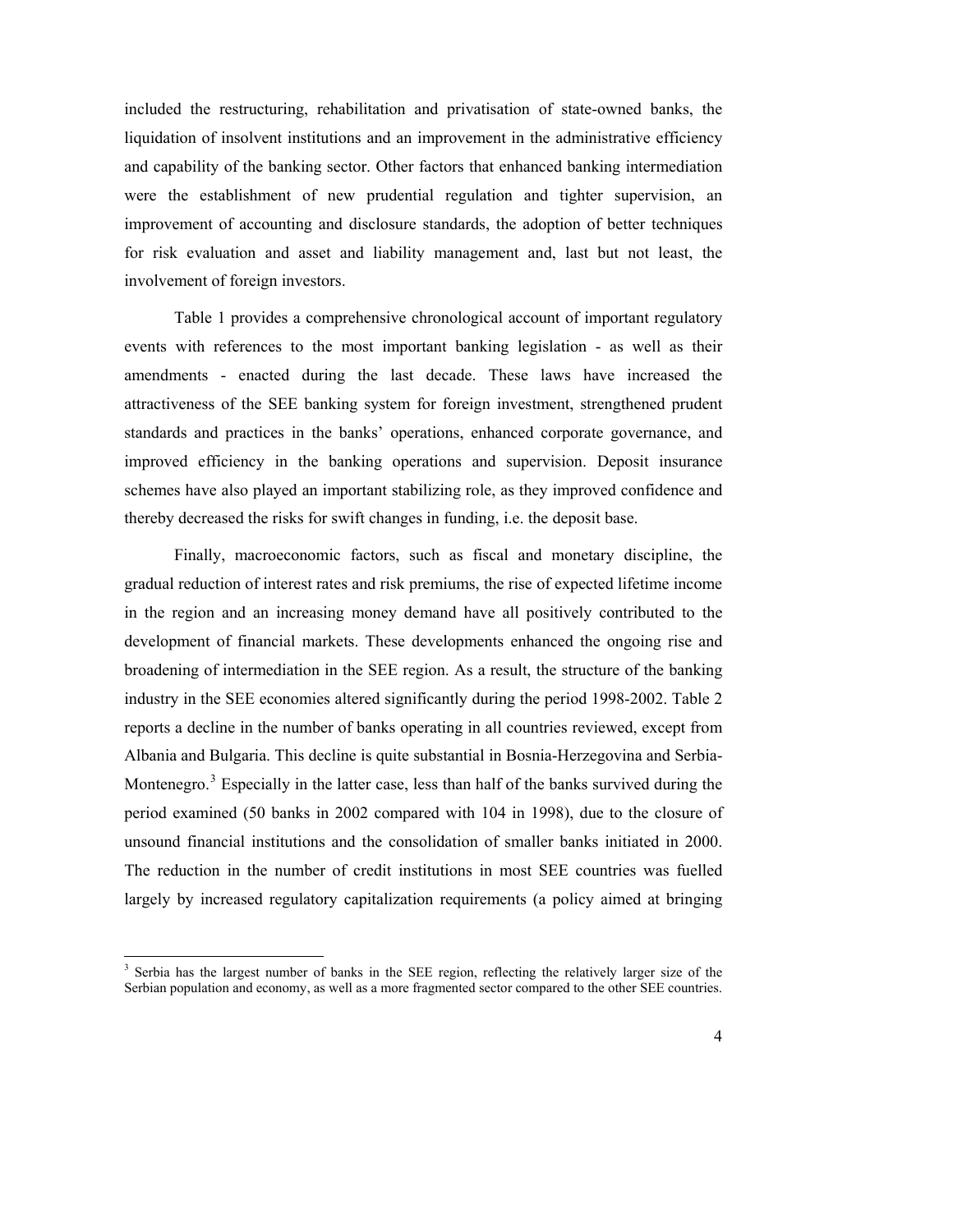the banking sector closer to the EU capital adequacy and liquidity standards) and competition from foreign banks (EC, 2004).

## **3. Literature review**

In the literature, bank profitability, typically measured by the return on assets (ROA) and/or the return on equity (ROE), is usually expressed as a function of internal and external determinants. Internal determinants are factors that are mainly influenced by a bank's management decisions and policy objectives. Such profitability determinants are the level of liquidity, provisioning policy, capital adequacy, expenses management and bank size. On the other hand, the external determinants, both industry-related and macroeconomic, are variables that reflect the economic and legal environment where the credit institution operates.

Liquidity risk, arising from the possible inability of a bank to accommodate decreases in liabilities or to fund increases on the assets' side of the balance sheet, is considered an important determinant of bank profitability. The loans market, especially credit to households and firms, is risky and has a greater expected return than other bank assets, such as government securities. Thus, one would expect a positive relationship between liquidity and profitability (Bourke, 1989). It could be the case, however, that the fewer the funds tide up in liquid investments the higher we might expect profitability to be (Eichengreen and Gibson, 2001).

Changes in credit risk may reflect changes in the health of a bank's loan portfolio (see Cooper et al., 2003), which may affect the performance of the institution. Duca and McLaughlin (1990), among others, conclude that variations in bank profitability are largely attributable to variations in credit risk, since increased exposure to credit risk is normally associated with decreased firm profitability. This triggers a discussion concerning not the volume but the quality of loans made. In this direction, Miller and Noulas (1997) suggest that the more financial institutions are exposed to high-risk loans, the higher the accumulation of unpaid loans and the lower the profitability.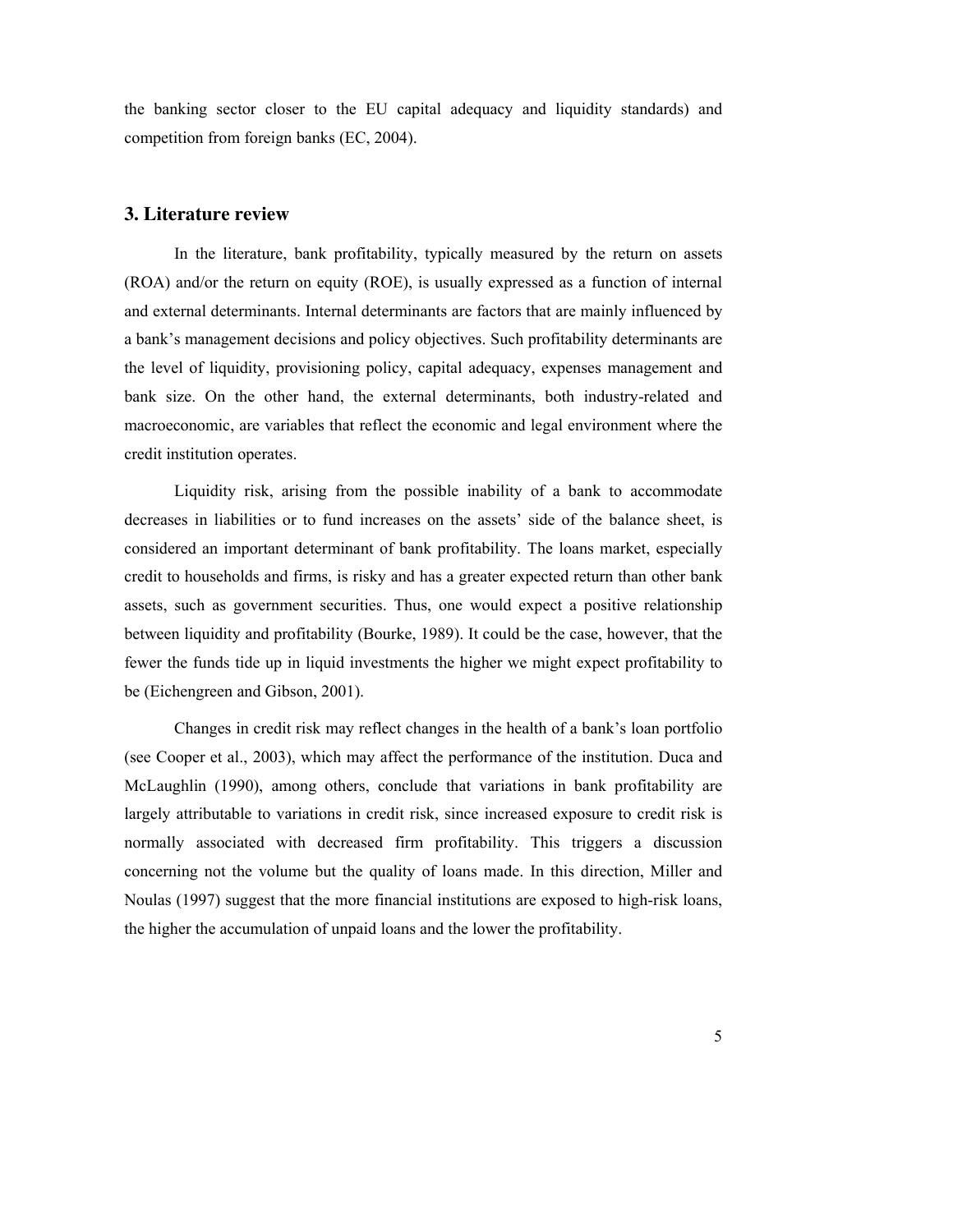Even though leverage (overall capitalization) has been demonstrated to be important in explaining the performance of financial institutions, its impact on bank profitability is ambiguous. As lower capital ratios suggest a relatively risky position, one would expect a negative coefficient on this variable (for a thorough discussion see Berger, 1995b). However, it could be the case that higher levels of equity would decrease the cost of capital, leading to a positive impact on profitability (Molyneux, 1993). Moreover, an increase in capital may raise expected earnings by reducing the expected costs of financial distress, including bankruptcy (Berger, 1995b). Indeed, most studies that use capital ratios as an explanatory variable of bank profitability (e.g. Bourke, 1989; Molyneux and Thornton; 1992; Goddard et al., 2004) observe a positive relationship. Finally, Athanasoglou et al. (2005), suggest that capital is better modelled as an endogenous determinant of bank profitability, as higher profits may lead to an increase in capital (also see Berger, 1995b).

For the most part, the literature argues that reduced expenses improve the efficiency and hence raise the profitability of a financial institution, implying a negative relationship between an operating expenses ratio and profitability (Bourke, 1989). However, Molyneux and Thornton (1992) observed a positive relationship, suggesting that high profits earned by firms may be appropriated in the form of higher payroll expenditures paid to more productive human capital.<sup>4</sup> In any case, it should be appealing to identify the dominant effect, in a highly transitional banking environment like the SEE's.

Bank size is generally used to capture potential economies or diseconomies of scale in the banking sector. This variable controls for cost differences and product and risk diversification according to the size of the credit institution. The first factor could lead to a positive relationship between size and bank profitability, if there are significant economies of scale (see Akhavein et al. 1997; Bourke, 1989; Molyneux and Thornton, 1992; Bikker and Hu, 2002; Goddard et al., 2004), while the second to a negative one, if increased diversification leads to lower credit risk and thus lower returns. Other

 $\ddot{ }$ 

<sup>4</sup> A guess would be that such a relationship is observed in *developed* banking systems, which hire high quality and, therefore, relatively high cost staff. Hence, providing that the high quality staff is sufficiently productive, such banks will not be disadvantaged from a relative efficiency point of view.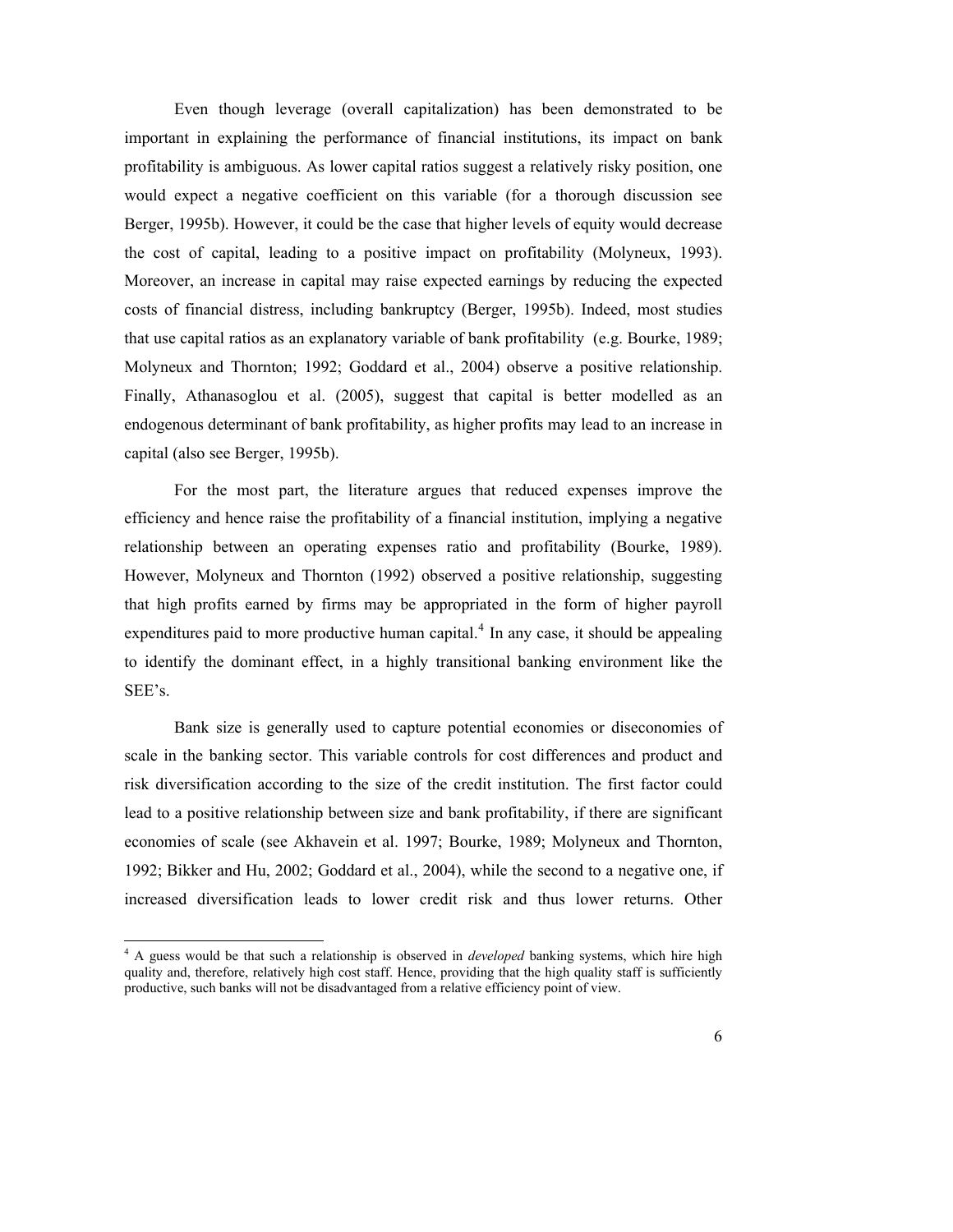researchers, however, conclude that few cost savings can be achieved by increasing the size of a banking firm, especially as markets develop (Berger et al., 1987; Boyd and Runkle, 1993; Miller and Noulas, 1997; Athanasoglou et al., 2005). Eichengreen and Gibson (2001), suggest that the effect of a growing bank's size on profitability may be positive up to a certain limit. Beyond this point the effect of size could be negative due to bureaucratic and other reasons. Hence, the size-profitability relationship may be expected to be non-linear.

In Section 2, we suggested that the new regulatory framework in the SEE countries significantly increased the attractiveness of its banking system for foreign investors. In the period under consideration there was a notable entry of foreign banks, which were looking for acquisition opportunities in the promising – yet underdeveloped – SEE banking system. Foreign ownership may have an impact on bank profitability due to a number of reasons: First, the capital brought in by foreign investors decrease fiscal costs of banks' restructuring (Tang et al., 2000). Second, foreign banks may bring expertise in risk management and a better culture of corporate governance, rendering banks more efficient (Bonin et al., 2005). Third, foreign bank presence increases competition, driving domestic banks to cut costs and improve efficiency (Claessens et al., 2001). Finally, domestic banks have benefited from technological spillovers brought about by their foreign competitors. For these reasons, an examination of the impact of foreign ownership on the profitability of SEE banks is a useful exercise.

The literature concentrating on the relationship between competition and performance in the banking sector includes the structural and the non-structural approaches (for a recent overview of this literature see Berger et al., 2004). The structural approaches embrace the structure-conduct-performance (SCP) hypothesis and the efficient structure (EFS) hypothesis. These hypotheses investigate, respectively, whether a highly concentrated market causes collusive behaviour among the larger banks, resulting in superior market performance, and whether it is the efficiency of larger banks that enhances their performance. On the other hand, the non-structural approaches, which arose from the developments in the new empirical industrial organization (NEIO)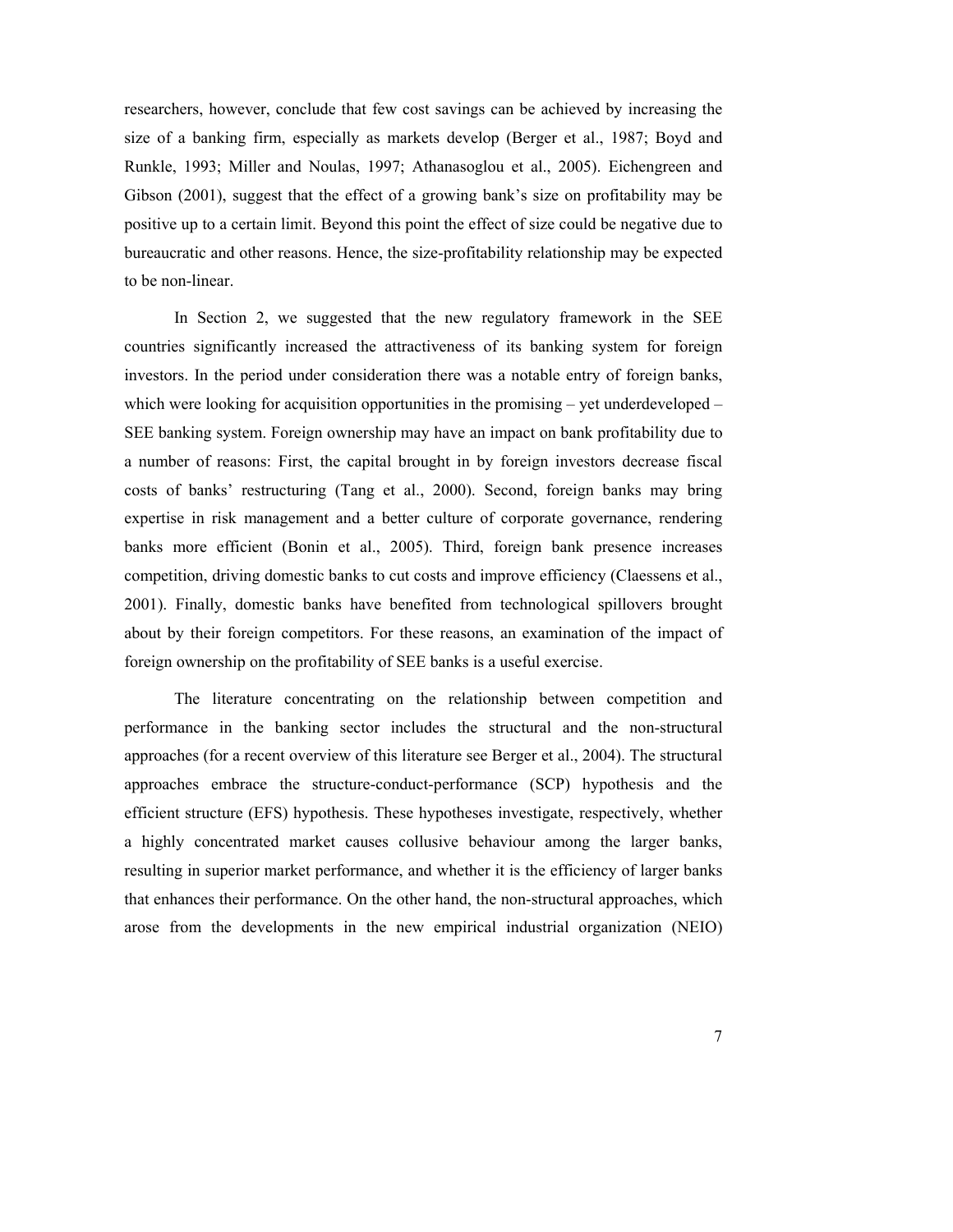literature,<sup>5</sup> test competition through the use of market power, thus stressing the analysis of banks' competitive conduct in the absence of structural measures.

The SCP hypothesis, which has been partly backed up theoretically within the context of the NEIO literature by Bikker and Bos (2005), asserts that banks are able to extract monopolistic rents in concentrated markets by their ability to offer lower deposit rates and to charge higher loan rates, as a result of collusion or other forms of noncompetitive behaviour. The more concentrated the market, the less the degree of competition. The smaller the number of firms and the more concentrated the market structure, the greater is the probability that firms in the market will achieve a joint priceoutput configuration that approaches the monopoly solution. Thus, firms in more concentrated markets will earn higher profits (for collusive or monopolistic reasons) than firms operating in less concentrated ones, irrespective of their efficiency. Yet, the EFS hypothesis posits that concentration may reflect firm-specific efficiencies (see Berger, 1995a). Since more efficient firms may be expected to capture a higher market share, one way of distinguishing between the market power and efficient structure theories is to include both market share and concentration in the profitability equation (Eichengreen and Gibson, 2001). If concentration then becomes insignificant, this goes against the SCP hypothesis.<sup>6</sup>

The literature lacks formal verification of the effect of deregulation on bank profitability, which might be essential for banking industries undergoing major restructuring. Some dated evidence, since the issue does not concern developed banking systems (e.g. Edwards, 1977), suggests that deregulation reduces the number of credit institutions, while increasing their size. However, as discussed above, the direction of such an effect is unclear; thus far it is not possible to determine whether changes in the intensity of regulation strengthen or weaken performance. Moreover, the contestable

 $\ddot{ }$ 

<sup>&</sup>lt;sup>5</sup> The NEIO literature was pioneered by Iwata (1974), and strongly enhanced by Bresnahan (1982 and 1989) and Panzar and Rosse (1987).

<sup>&</sup>lt;sup>6</sup> The validity of the SCP and the EFS hypotheses have frequently been tested for banking industry and provide policy makers measures of market structure - either concentration or market share - and performance as well as their interrelationship (see Gilbert, 1984; Bourke, 1989; Hannan, 1991; Molyneux and Thornton, 1992; Molyneux, 1993; Lloyd-Williams et al., 1994; Eichengreen and Gibson, 2001).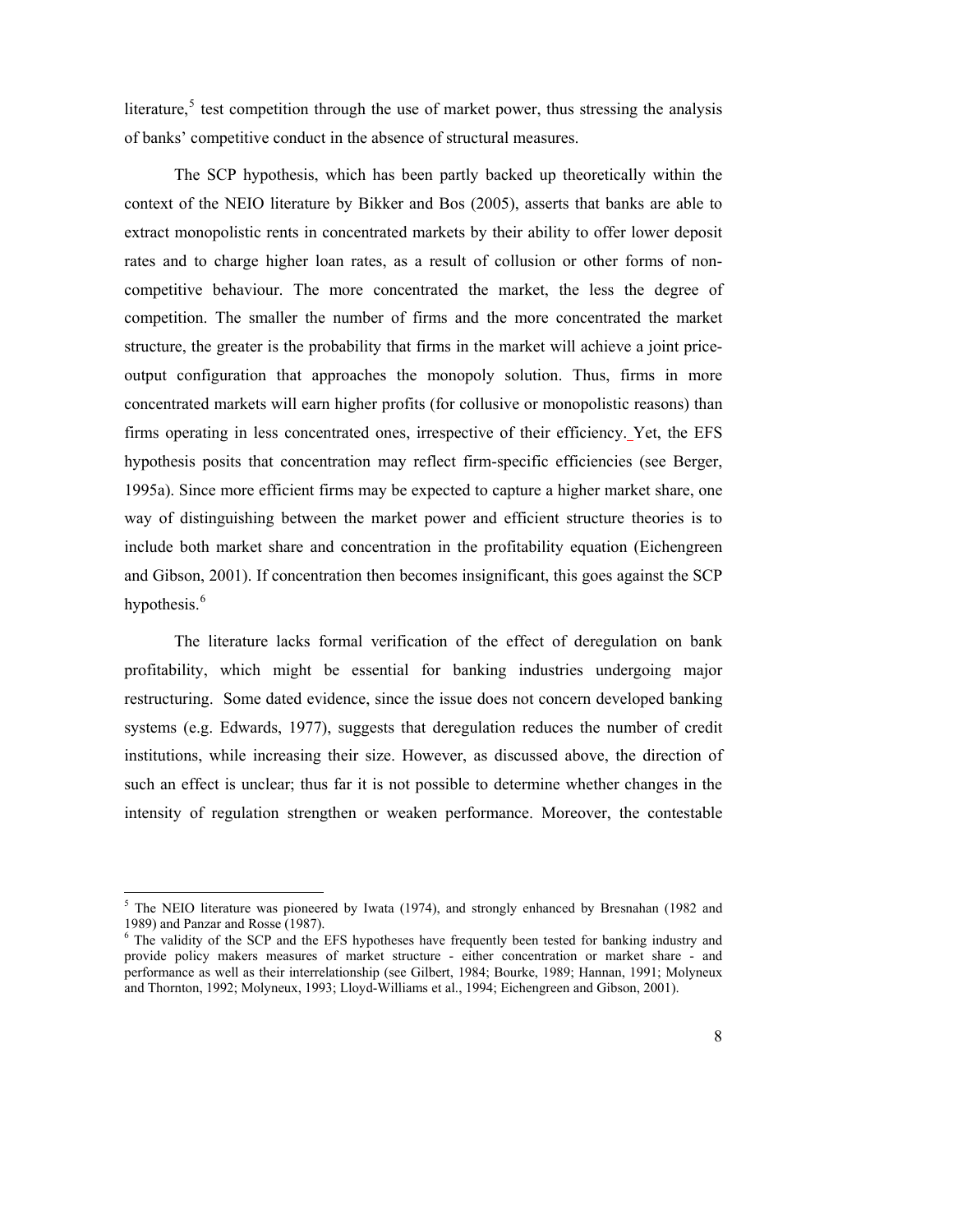market theory, $\frac{7}{1}$  and regulation theory in general, point out the importance of entry barriers in enhancing profitability, while some other regulatory interventions may have an opposite effect. Mamatzakis et al. (2005) provide evidence that a non-collusive behaviour among banks is in operation in the SEE banking industry, suggesting the existence of a contestable market. For example, entry restrictions are supported as being necessary for the prevention of ruinous competition, unsafe and unsound banking practices, and bank failures. In contrast, other studies on transition countries have highlighted the fact that the financial reform process positively affects banks' profitability and that banking sector reform is a necessary condition for the development and deepening of the sector (Fries and Taci, 2002).

Bank profitability is sensitive to macroeconomic conditions despite the trend in the industry towards greater geographic diversification and larger use of financial engineering techniques to manage risk associated with business cycle forecasting. Generally, higher economic growth encourages banks to lend more and permits them to charge higher margins, as well as improving the quality of their assets. Neely and Wheelock (1997) use per capita income and suggest that this variable exerts a strong positive effect on bank earnings. Demirguc-Kunt and Huizinga (2000) and Bikker and Hu (2002) attempted to identify possible cyclical movements in bank profitability - the extent to which bank profits are correlated with the business cycle.<sup>8</sup> Their findings suggest that such correlation exists, although the variables used were not direct measures of the business cycle. A direct measure of the business cycle, namely cyclical output, was used by Athanasoglou et al. (2005) for the Greek banking industry.

A widely used proxy for the effect of the macroeconomic environment on bank profitability is inflation. Revell (1979) introduces the issue, noting that the effect of inflation depends on whether banks' wages and other operating expenses increase at a faster rate than inflation. The question is how mature an economy is so that future inflation can be accurately forecast and thus banks can accordingly manage their

 $\overline{a}$ 

<sup>7</sup> In a contestable market active firms are vulnerable to "hit and run" entry. For its existence, sunk costs must be largely absent. In the banking industry, some argue that most of the costs are fixed but not sunk, making it contestable (see Whalen, 1988).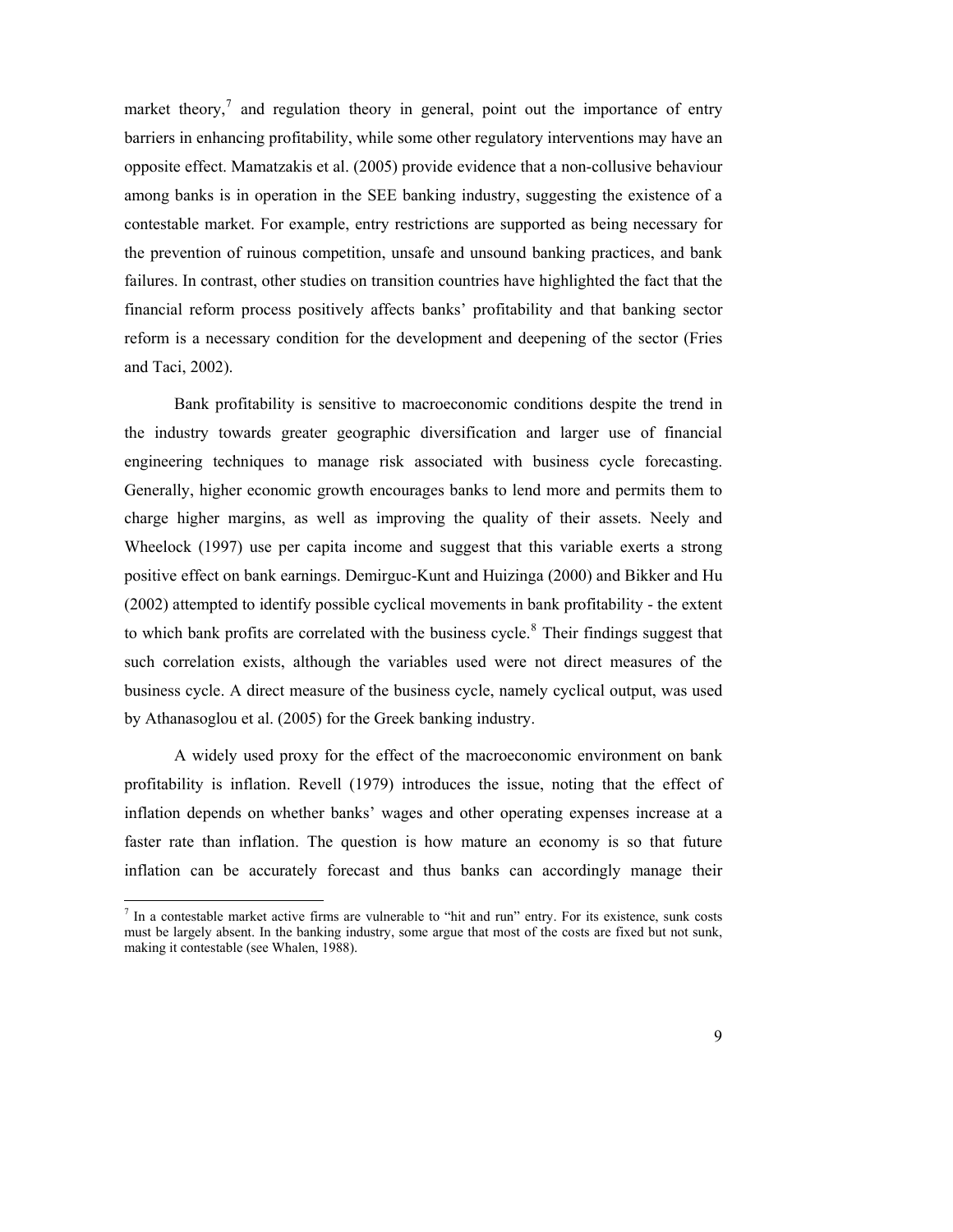operating costs. As such, the relationship between the inflation rate and profitability is ambiguous and depends on whether or not inflation is anticipated. An inflation rate fully anticipated by the bank's management implies that banks can appropriately adjust interest rates in order to increase their revenues faster than their costs and thus acquire higher profits. On the contrary, unanticipated inflation could lead to improper adjustment of interest rates and hence to the possibility that costs could increase faster than revenues. Most studies (e.g. Bourke, 1989; Molyneux and Thornton, 1992) observe a positive relationship between inflation and bank performance.

## **4. Data and determinants of bank profitability in the SEE region**

We use annual bank level and macroeconomic data from seven SEE countries (Albania, Bosnia-Herzegovina, Bulgaria, Croatia, FYROM, Romania and Serbia-Montenegro) over the period  $1998-2002$ .<sup>9</sup> The bank variables are obtained from the BankScope database, the macroeconomic variables (including inflation and per capita income) from the IMF's International Financial Statistics (IFS) and the banking reform index from the European Bank for Reconstruction and Development (EBRD). The dataset is unbalanced, it was reviewed for reporting errors and other inconsistencies and it covers approximately 80% of the industry's total assets (including 71 banks in 1998, 91 in 1999, 107 in 2000, 121 in 2001 and 132 in 2002).

Table 3 lists the variables used to proxy profitability and its determinants (we also include notation and the expected effect of the determinants according to the literature), and Table 4 presents country averages. In choosing the proxies for bank profitability, namely ROA and ROE, we follow the literature, and we measure both as running year averages.<sup>10</sup> For the whole region the period average ROA stands at 1.2 per cent, while the average ROE is 8.8 per cent.

 8 Demirguc-Kunt and Huizinga (2000) used the annual growth rate of GDP and GNP per capita to identify such a relationship, while Bikker and Hu (2002) used a number of macroeconomic variables (such as GDP, the unemployment rate and interest rate differentials).

<sup>&</sup>lt;sup>9</sup> We restrict the analysis to commercial and savings banks.

<sup>&</sup>lt;sup>10</sup> For an analysis on the differences between ROA and ROE, see Athanasoglou *et al.* (2005).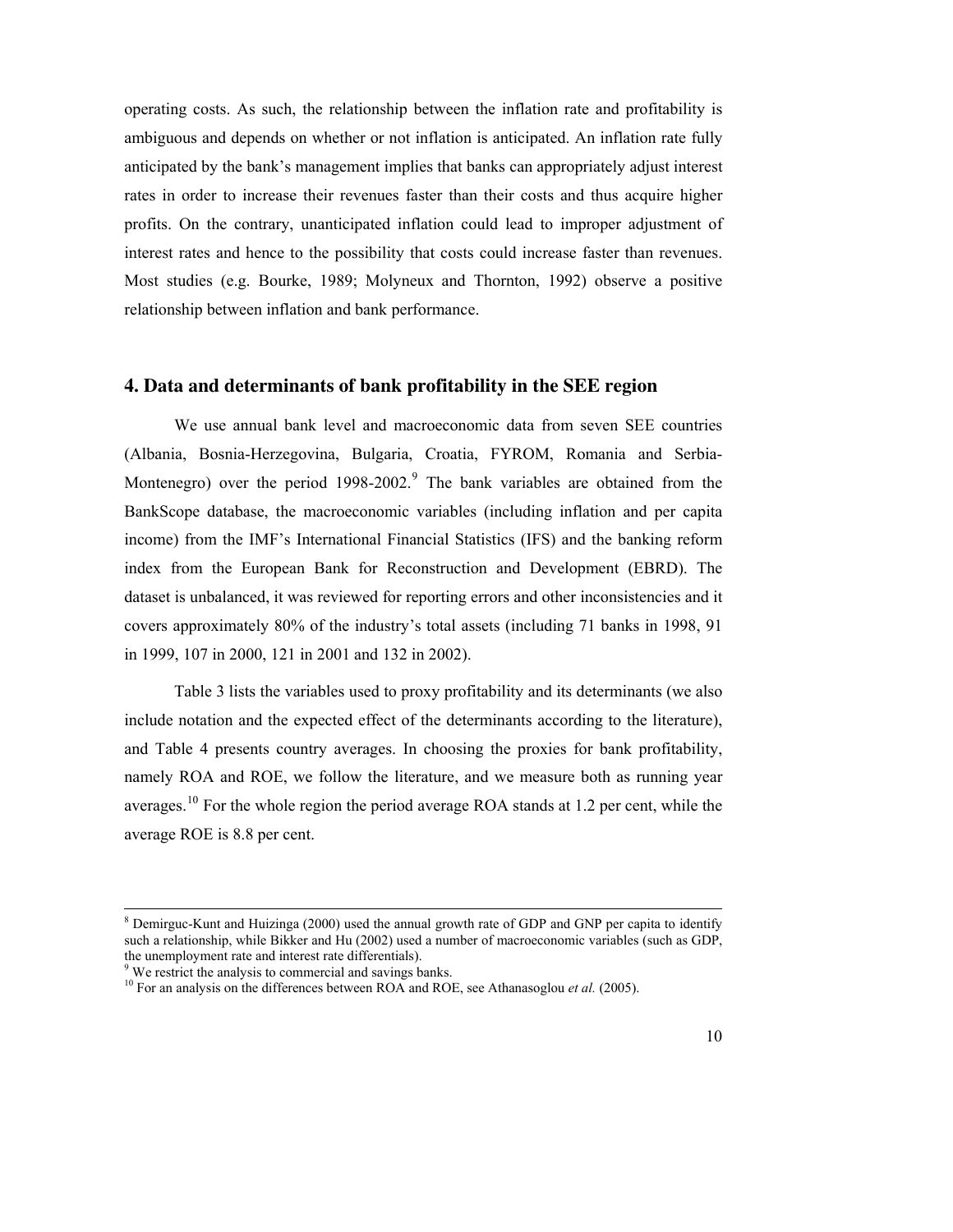#### **4.1 Bank-specific determinants**

The ratio of loans to assets (LA), serving as a proxy for liquidity, stands at an average of 42 per cent over the examined period, which is quite lower than the European average (ECB, 2004). A better proxy for liquidity would be the ratio of liquid assets to total assets, however data is unavailable. Another alternative is the ratio of loans to deposits, which has the major disadvantage that it indicates nothing about the liquidity of the bank's remaining assets or the nature of its other liabilities.

Regarding credit risk we use the average loan loss provisions to total loans ratio (LLP), which is close to 4 per cent in the region. The poor quality of the stock of credit was inherited from the old regime, where credit risk evaluation was negligible, and credit policy was used as an instrument by the government to fit the needs of the centrally planned economy (Stubos and Tsikripis, 2005). Despite the improvement observed over the period examined in the loan portfolio quality, the LLP ratio is still much higher in the region relatively to the European one.

Similarly, the average equity to assets ratio (EA), widely used in the empirical research as the key capital ratio, is about 17 per cent, much higher than the European average (even though it varies significantly across countries). The reasons behind this low financial leverage exploited in the region are the ongoing restructuring process of stateowned financial institutions, the relatively low credit expansion and banks' compensation for the poor access to other sources of funds. Although the high ratio might be reassuring from the point of sound financial management, it also confirms the existence of a highrisk level in lending operations and the high degree of liquidity and non-banking items on banks' balance sheets.

The overheads efficiency ratio (OEA), i.e. the ratio of operating expenses to total assets, is the best proxy for the average cost of non-financial inputs to banks (Fries and Taci, 2005). Operating expenses consist of staff expenses, which comprise salaries and other employee benefits (including transfers to pension reserves and administrative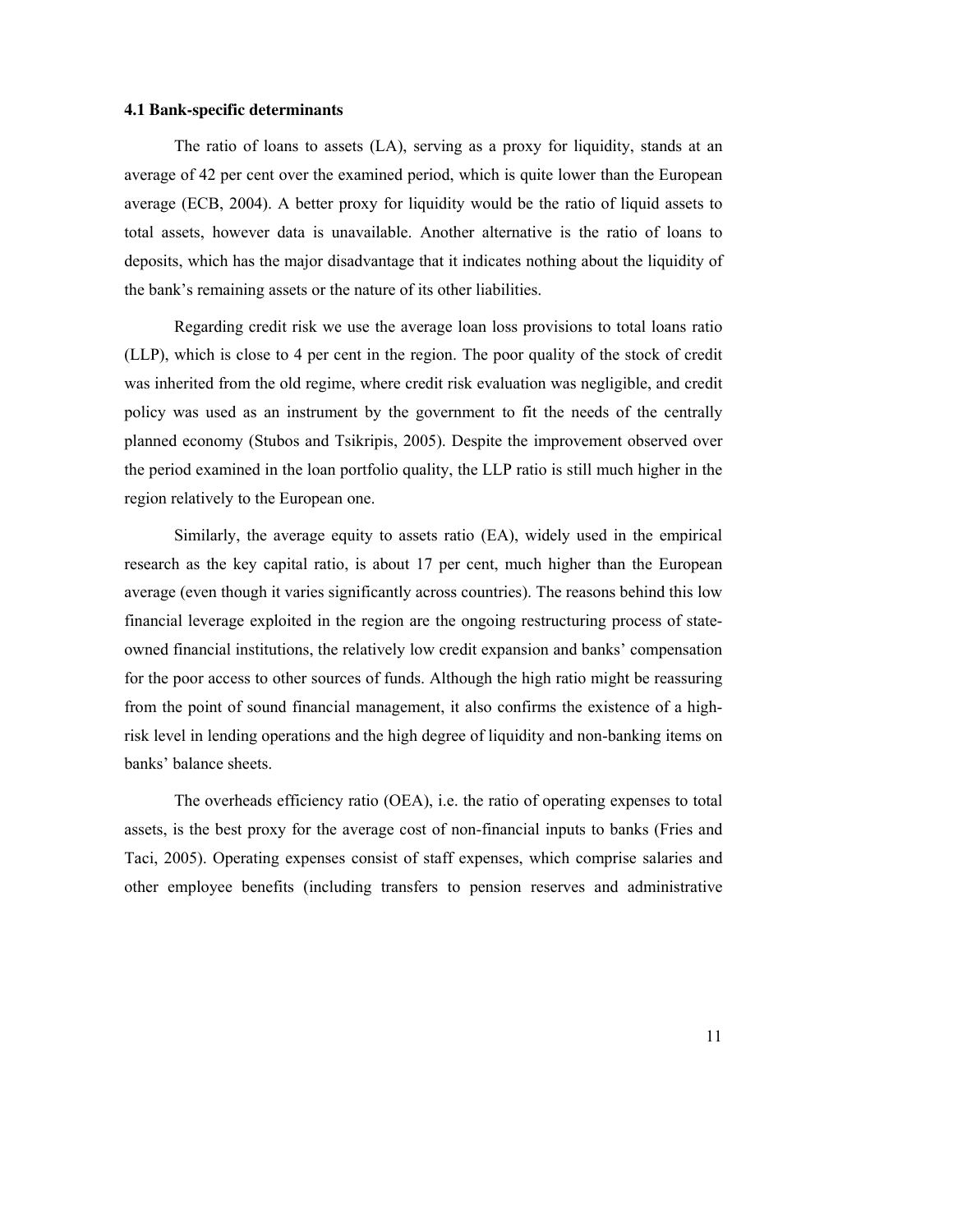expenses).<sup>11</sup> On average, this ratio stands at 5.4 per cent in the SEE region, much higher than the respective one observed in the EU (1.7 per cent in 2002; see Organisation for Economic Cooperation and Development [OECD], 2003). Over the period examined, the ratio of operating expenses to total assets exhibits a downward trend.

We use real banks' assets (logarithm) to capture the possible relationship between bank size (S) and profitability and their square in order to capture the possible non-linear relationship. Clearly, the average bank size in Albania and Croatia is the largest among the SEE countries, while the smallest one is that of FYROM. Overall, the banking sector includes small financial institutions with limited country coverage.

The relationship between foreign ownership and profitability is examined through the inclusion in the model of a binary dummy variable for foreign banks (Dfo), as well as interaction dummies between ownership and bank characteristics (liquidity, capitalization and risk). The interaction dummies are included to examine whether some variables have a different impact on foreign and domestic banks. Although the ownership information is often incomplete, we are able to determine the nature of the controlling interest in virtually all cases. However, we are unable to consider changes of ownership during the sample period because the BankScope database provides ownership information for only one year (the same strategy is followed by Bonin et al., 2005).

#### **4.2 Industry-related determinants**

 $\ddot{ }$ 

Regarding the industry-related variables, the SEE banking sector is, on average, characterised by relatively high concentration, much higher than that observed in other European markets (ECB, 2004). In Table 4 we report the 3-firm concentration ratio (CR<sub>3</sub>) and the Herfindahl-Hirschman Index  $(HHI)^{12}$  based on balance sheet aggregates, both calculated on the basis of the present sample; the average HHI stands at 2,141 in the SEE banking region.<sup>13</sup> The banking concentration ratio seems to decline in all SEE countries

 $11$  Administrative expenses include various types of bank expenses associated with bank operations, such as the adoption of new information technology, depreciation, legal fees, marketing expenses, or non-recurring costs related to bank restructuring. Provisions for loans losses are not included in operating expenses.

 $12$  The HHI is calculated as the sum of the squared market shares in total assets of the individual banks. Note that the index is calculated on a county-specific basis.

<sup>&</sup>lt;sup>13</sup> The recent literature tends to suggest application of market power measures, estimated using nonstructural approaches. We looked into these approaches but lack of data regarding bank inputs (and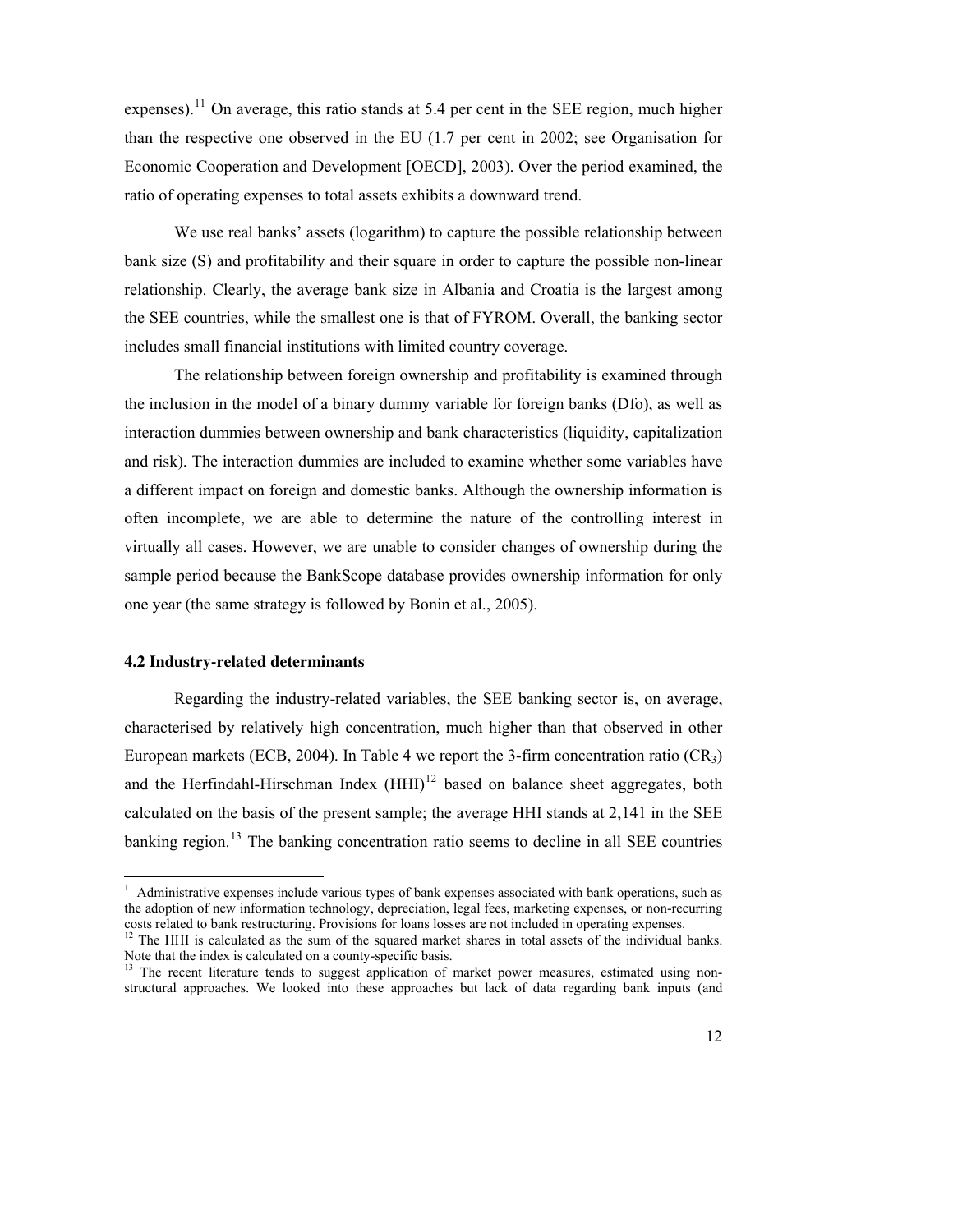during the period 1998-2002, in spite of the fact that the number of banks is reduced in most of the SEE countries.<sup>14</sup> As discussed above the market share  $(MS)$  of individual banks is also included in order to distinguish between the SCP and the EFS hypotheses, again measured on the basis of country-specific subsamples.

In this paper, we introduce the EBRD index of banking system reform in the SEE countries to identify the progress in areas such as: i) the adoption of regulations according to international standards and practices, ii) the implementation of higher and more efficient supervision, iii) the privatisation of state-owned banks and iv) the write-off of non-performing loans and the closure of insolvent banks. This index provides a ranking of progress for liberalization and institutional reform of the banking sector, on a scale of 1 to 4+. A score of 1 represents little change from a socialist banking system apart from the separation of the central bank and commercial banks, while a score of 4+ represents a level of reform that approximates the institutional standards and norms of an industrialized market economy. On the basis of this index, SEE countries get an average score around 2.8 in 2002, most of them coming up from much lower levels observed in 1998. Overall, these scores imply that, despite the improvement that took place lately in the banking system of the SEE countries, still this sector has not reached the level of EU practice (with a score of 4+).

#### **4.3 Macroeconomic determinants**

 $\ddot{ }$ 

Likewise, differences among the SEE countries in the average value of the macroeconomic variables are significant. To capture the effect of the macroeconomic environment we use inflation (INF) and real per capita income (RGC). The average SEE inflation rate is much higher compared with that of the EU, while real per capita income is much lower, standing on average at  $E$ 2,362, the highest being observed in Croatia

especially information on bank personnel) injects difficulties in the estimation of conjectural variations that we are unable to overcome at least for Bosnia, Bulgaria and Serbia.

<sup>&</sup>lt;sup>14</sup> The apparent reduction of concentration does not come as a surprise, partly because the state-owned banks, prior to their privatisation to strategic (and mostly foreign) investors, suffered from a sharp drop in their market share, and partly due to the ongoing consolidation effort of the sector to clean up its operations (Gelos and Roldos, 2004).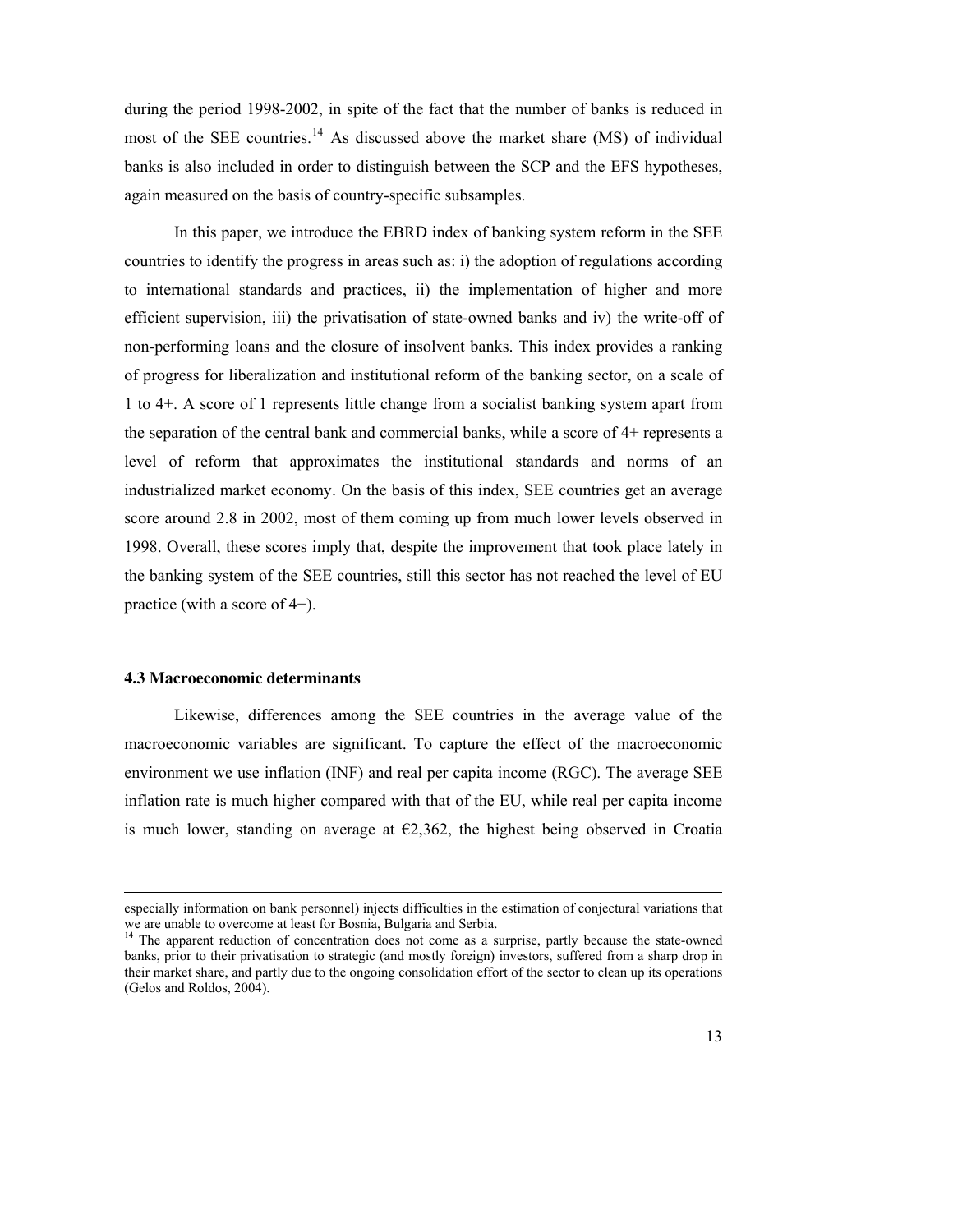( $\epsilon$ 4,874) and the lowest in Albania ( $\epsilon$ 1,320).<sup>15</sup> Finally, we account for the financial crises discussed in Section 2, by including separate time dummies for FYROM (1999) and Romania (1997-1998).<sup>16</sup>

## **5. Econometric specification**

 $\overline{a}$ 

To test the relationship between bank profitability and the bank-specific, industryrelated and macroeconomic determinants described above, we estimate a linear regression model of the following form:<sup>17</sup>

$$
\Pi_{_{its}} = c + \sum_{j=1}^{J} \beta_j X_{_{its}}^j + \sum_{l=1}^{L} \beta_l X_{_{ls}}^l + \sum_{m=1}^{M} \beta_m X_{_{ts}}^m + \varepsilon_{_{its}}
$$
\n
$$
\varepsilon_{_{its}} = v_i + u_{_{its}},
$$
\n(1)

where  $\Pi_{ik}$  is the profitability of bank *i* at time *t* for country *s*, with  $i = 1, ..., N$ ;  $t = 1, ..., T$ ; *s = 1,…,S*, *c* is a constant term, the *Χ*s are explanatory variables (grouped into bankspecific, industry-related and macroeconomic determinants, *j*, *l* and *m* respectively) and  $\varepsilon$ *its* is the disturbance, with  $v_i$  capturing the unobserved bank-specific effect and  $u_{its}$  the idiosyncratic error. This is a one-way error component regression model, where  $v_i$  ∼ IIN  $(0, \vec{\sigma}_v)$  and independent of  $u_{its}$  ~IIN  $(0, \vec{\sigma}_u)$ .

models. Under a FE model the  $v_i$ 's are considered fixed parameters to be estimated,<sup>18</sup> while under a RE model the  $v_i$ 's are assumed to be random and the estimation method is We apply the least squares methods of fixed effects (FE) and random effects (RE)

<sup>&</sup>lt;sup>15</sup> We have decided against using other macroeconomic determinants in the same estimated equations to avoid multicollinearity. Instead of inflation we used the lending rate (no interbank money market rate is available for all the countries reviewed) with very similar results. Also, instead of per capita income we used the unemployment rate, which is a better business cycle measure, again the results being similar. The short time dimension of the panel does not allow use of cyclical output measures similar to those employed by Athanasoglou et al. (2005).

<sup>&</sup>lt;sup>16</sup> We did not include dummies for Bulgaria or Serbia. The crisis in Bulgaria was prior to our sample period and the developments in Serbia were long-lasting and, therefore, cannot be captured by single period time dummies.

<sup>&</sup>lt;sup>17</sup> The linearity assumption is not binding. Bourke (1989), among others, suggests that any functional form of bank profitability is qualitatively equivalent to the linear.

<sup>&</sup>lt;sup>18</sup> In this case we transform the dependent and independent variables and then apply OLS to the transformed data to obtain the so-called *within* estimator.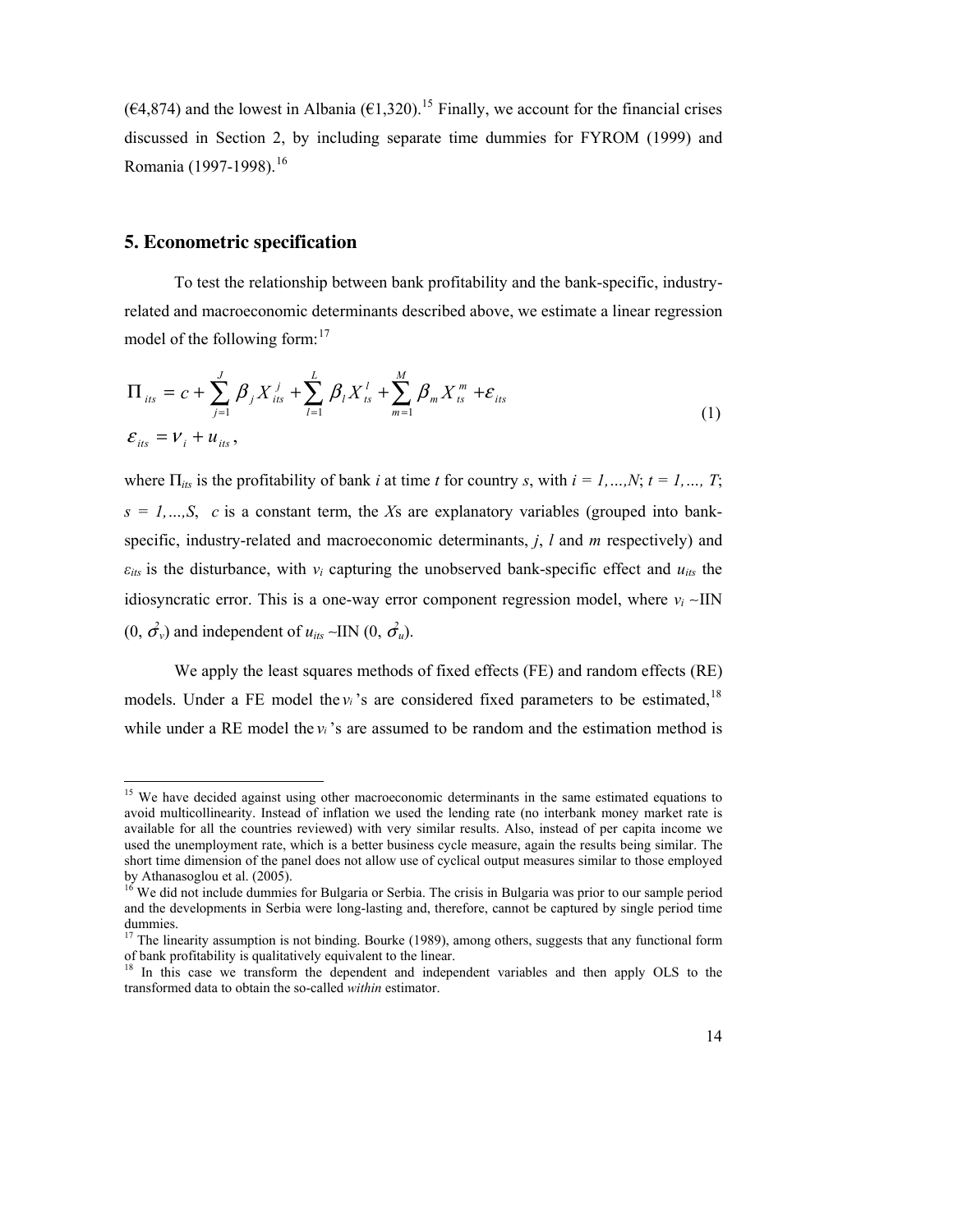generalized least squares  $(GLS)$ .<sup>19</sup> There is strong evidence that our specification follows a RE model as the Hausman test indicates (the relevant p-values are 0.243 and 0.144 for the ROA and ROE equations respectively).<sup>20</sup> We have also considered two and threestage least squares (3SLS) estimators, in the spirit of Altunbas and Molyneux (1994), in order to identify possible biases in the parameters due to endogeneity of the capitalization and/or liquidity variables. However, the estimates are remarkably similar to the RE estimates and hence they are not reported.

Moreover, due to the substantial differences that exist in the banking environments of the SEE countries, we should test for potential cross-country and time effects. Failing to account for these might bias the estimates in unknown magnitudes and directions. We test for country and time effects by including country- and time-specific dummies, respectively, in eq. (1). Thus, the econometric model is expanded as follows:

$$
\Pi_{_{its}} = c + \sum_{j=1}^{J} \beta_j X_{_{its}}^J + \sum_{l=1}^{L} \beta_l X_{_{ls}}^L + \sum_{m=1}^{M} \beta_m X_{_{ls}}^M + \gamma D_{_{s-1}} + \varepsilon_{_{its}},
$$
\n
$$
\varepsilon_{_{its}} = v_i + \lambda_t + u_{_{its}},
$$
\n(2)

where *D* stands for the country-specific dummy variables and  $\lambda$ <sup>*τ*</sup> counts for the unobservable time effects.<sup>21</sup>

We test these hypotheses separately as well as jointly, and we present the results in Table 5. The relevant Lagrange Multiplier (LM) tests clearly show that only countryspecific dummy variables are needed, as the time effects are insignificant. Hence, we proceed with the estimation of the following specification: $^{22}$ 

 $\ddot{ }$ 

<sup>&</sup>lt;sup>19</sup> This method uses cross-section weights for every observed bank *i* at time  $t$ , and the true variance components, in order to produce a matrix-weighted average of the within and the *between* (which is obtained by regressing the cross section averages across time) estimators (see Baltagi, 2001).

 $20$  Furthermore, the estimation results indicate that individual effects are not present, since the relevant Ftest is insignificant even at the 1 per cent level. Even though it is still possible to commit a statistical error in rejecting fixed effects for various reasons (see Wooldridge, 2002, pp. 288-289), the facts that the cross sectional dimension of the panel is much wider than the depth of the time series and that the panel does not include the full population of banks, further supports the use of a RE model.

<sup>&</sup>lt;sup>21</sup> In the literature, this is referred as an unbalanced two-way error component model.

<sup>&</sup>lt;sup>22</sup> We repeated the Hausman test for this final specification, the results again favouring the RE model.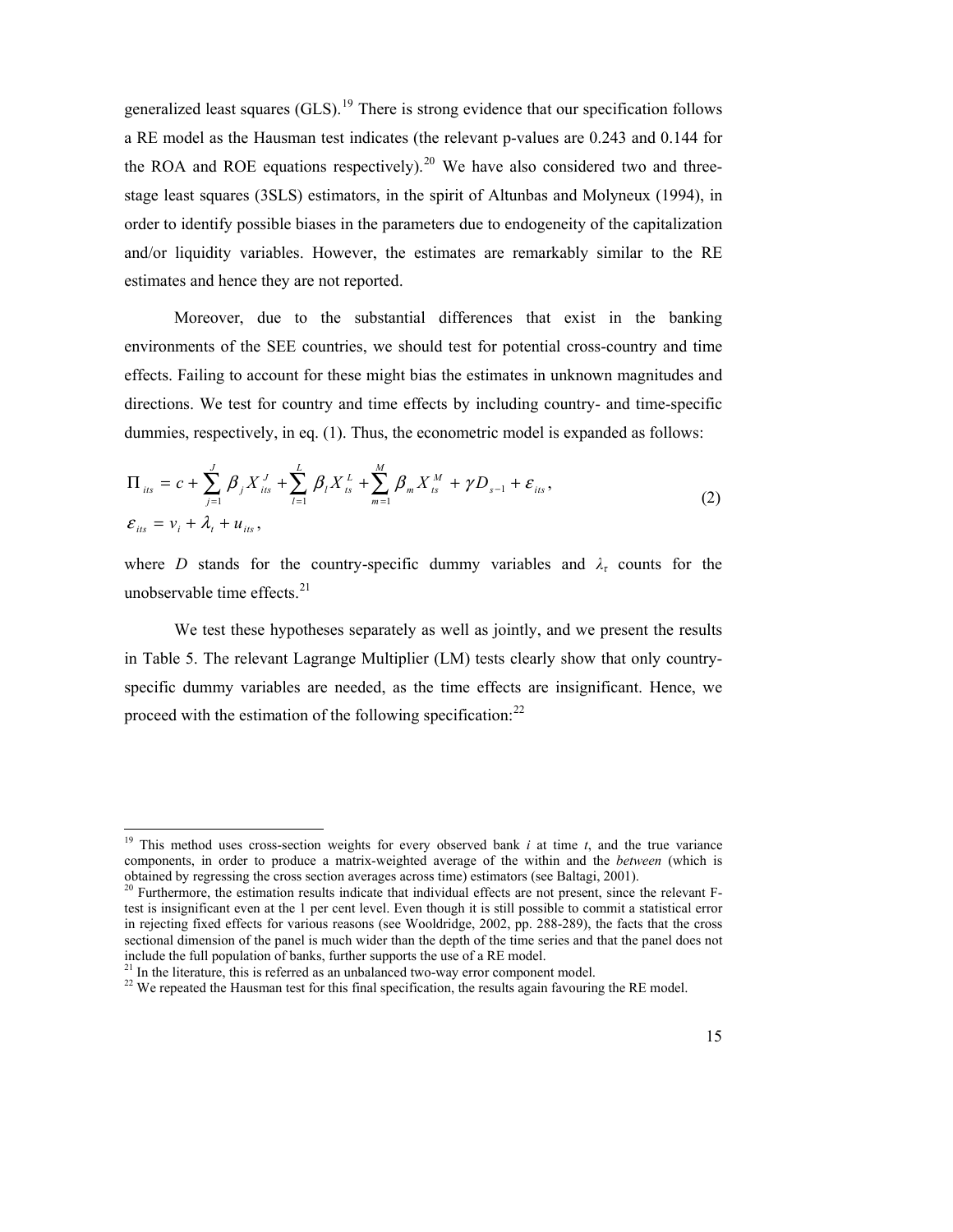$$
\Pi_{_{its}} = c + \sum_{j=1}^{J} \beta_j X_{_{its}}^J + \sum_{l=1}^{L} \beta_l X_{_{ts}}^L + \sum_{m=1}^{M} \beta_m X_{_{ts}}^M + \gamma D_{_{s-1}} + \varepsilon_{_{its}},
$$
\n
$$
\varepsilon_{_{its}} = v_i + u_{_{its}}.
$$
\n(3)

### **6. Empirical results**

Tables 6 and 7 contain the estimated parameters and t-statistics obtained from the application of RE to the model of eq. (3), using ROA and ROE, respectively, as the independent variable. The estimated equations seem to fit the panel reasonably well, as indicated by the Wald tests and R-squared values, having fairly stable coefficients among the alternative models. In these equations we include a dummy variable to account for the 1997-98 crisis in Romania  $(D_{rc})$ , which was found to be negative and statistically significant. In contrast, the dummy variable for FYROM was dropped from the final estimations, since it was never found to be statistically significant. The first column of Tables 6&7 gives the preferred model. A comparison of the first and second columns allows us to distinguish between the SCP and the EFS hypotheses (see discussion in Section 3). The third column includes the EBRD index (but excludes the macroeconomic variables, since EBRD was found to be highly collinear with both INF and RGC), and the fourth includes an interaction dummy between foreign ownership and credit risk.

The effect of bank-specific variables is in line with expectations, with the notable exception of the liquidity risk variable (LA), which is positive but insignificant. The explanation may be that the SEE banking system still lacks the resources to meet the liquidity standards of the developed banking systems, maintaining an illiquid position to prevent failures. In contrast, the credit risk variable (LLP) is negatively and significantly related to bank profitability, showing that the SEE banks should focus more on credit risk management, which has been proved problematic in the recent past. Serious banking problems have arisen from the failure of banks to recognise impaired assets and create reserves for writing-off these assets. An immense help towards smoothing these anomalies would be provided by improving the transparency of the financial systems, which in turn will assist banks to evaluate credit risk more effectively and avoid problems associated with hazardous exposure.

**Comment [HG1]:** The way this was written, it suggested that testing between SCP and EFS requires the exclusion of MS. In fact, people usually run equation (2) and, if concentration is significant, they they run equation 1, that is include MS to enable an interpretation of the significance of concentration to be extracted – that is, is it an SCP effect or an EFS effect.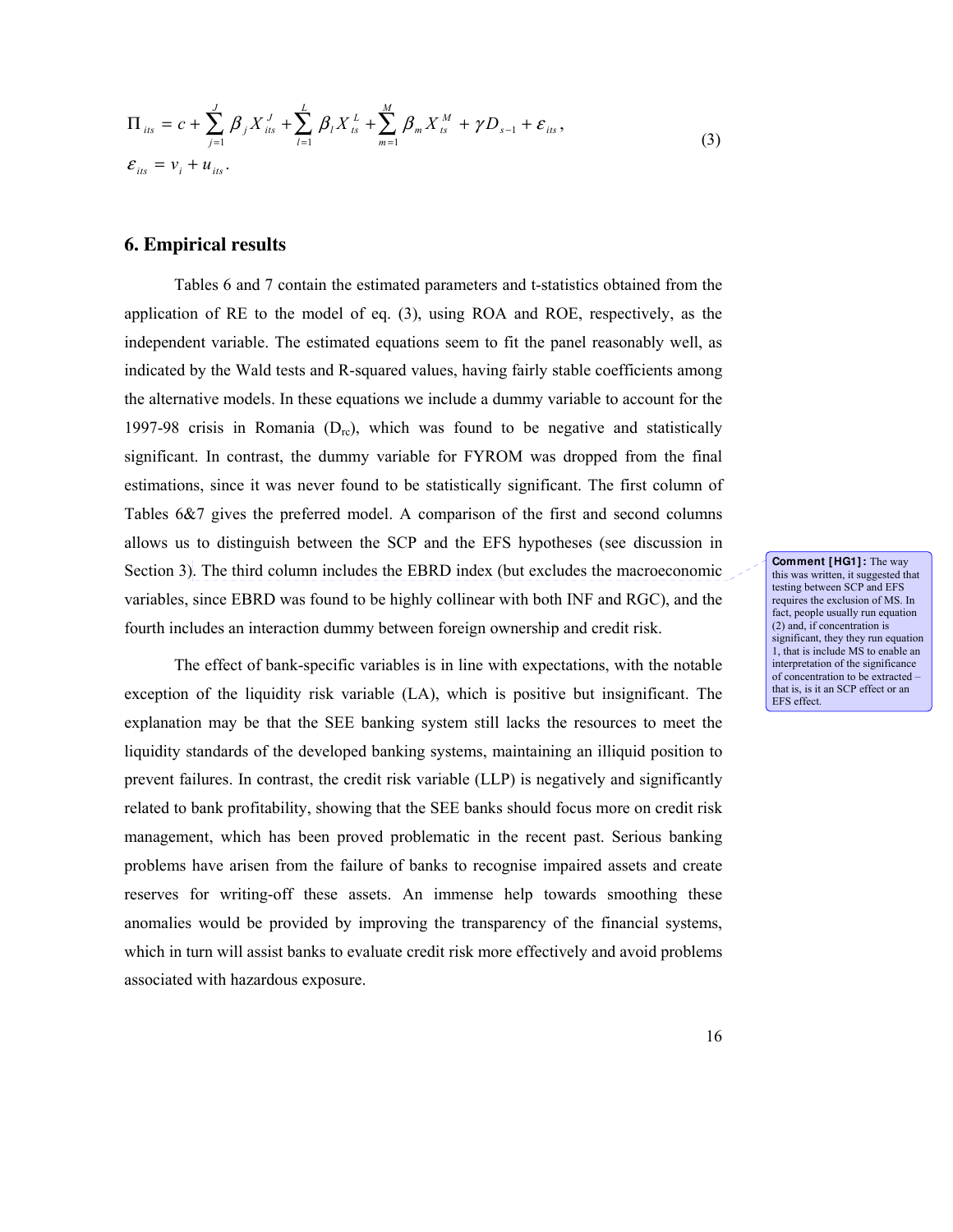The positive and highly significant coefficient of the capital variable, especially when ROA is used as the dependent variable, comes as no surprise.<sup>23</sup> The SEE financial system is far from being characterized as a perfect capital market with symmetric information, under which the impact of increased capital on profitability would be negative (Berger, 1995b). Therefore, SEE banks, through stronger capitalization, can (*i*) reduce the expected costs of financial distress and (*ii*) credibly transmit the expectation of better performance.

The operating expenses variable presents a negative and significant effect on profitability. This implies a lack of competence in expenses management, since banks pass part of increased cost to customers and the remaining part to profits, possibly due to the fact that competition does not allow them to "overcharge". Clearly, efficient cost management is a prerequisite for the improved profitability of the SEE banking system (the high elasticity of profitability to this variable denotes that banks have much to gain if they improve their managerial practices), as this sector has not reached the maturity level required to link quality effects pending from increased spending to higher bank profits.

The estimated equations when ROA is the dependent variable show that the effect of bank size on profitability is usually positive and statistically significant, while the relationship is linear (the square of bank assets is negative but insignificant). This provides evidence for the economies of scale theory. The European Commission (1997), in investigating the cost characteristics of various European banking sectors, reported that as banking systems approach a higher level of sophistication in terms of technology and productivity, opportunities from exploiting economies of scale might be quite limited. Hence, we expect this relationship to weaken over time.

Regarding foreign ownership, our findings show that foreign banks operating in the SEE countries perform significantly better in terms of both ROA and ROE than domestic banks. This finding is not surprising in light of previous research regarding transition economies (see Bonin et al., 2005). In particular, we explored two of the possible reasons: First, we tested for superior risk management of foreign banks by

 $\ddot{ }$ 

 $2<sup>23</sup>$  The results are very similar whether capital is measured as an exogenous or an endogenous variable (corresponding to least squares or two-stage least squares methods, respectively).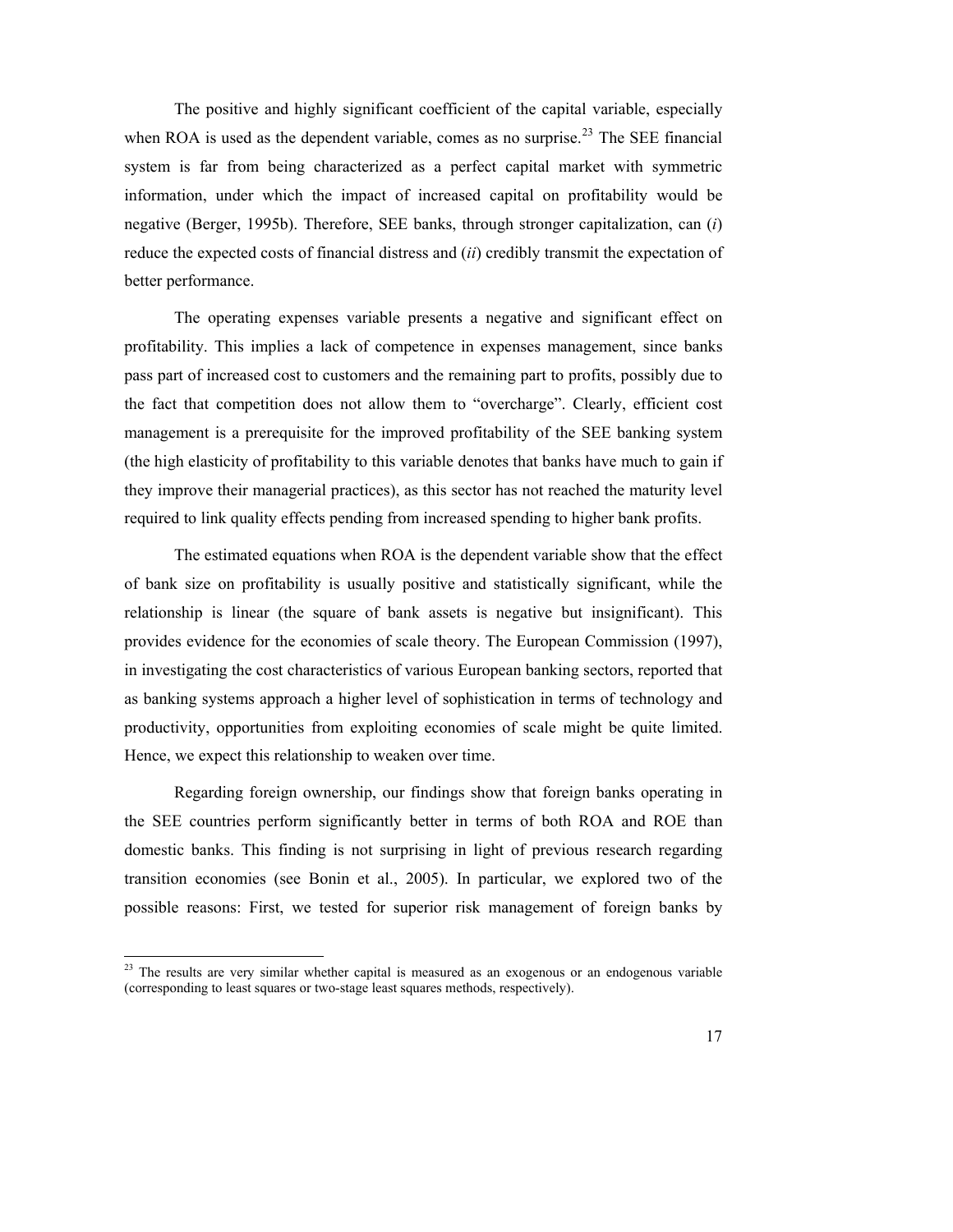estimating an alternative equation that includes an interaction dummy between foreign ownership and credit risk, Dfor (see column 4 of Tables 6&7). The results indicate that this dummy is not significantly different from zero, suggesting no significant differences between foreign and domestic banks. Also, we used an interaction dummy between foreign ownership and capital (not reported in the tables), which was found to be positive and statistically significant ( $t_{\text{ROA}} = 6.60$ ,  $t_{\text{ROE}} = 1.88$ ). The latter results suggest that capital is a more important determinant of the profitability for foreign banks.

The empirical results also show that concentration positively affects bank profitability but only when profitability is measured by ROA. Some further ambiguity arises due to the fact that the relevant t-statistic falls (whilst, however, remaining marginally significant at the 5% level) when MS enters the estimated model. As observed in other studies (Smirlock, 1985; Evanoff and Fortier, 1988; Altunbas and Molyneux, 1994), when both market share and concentration variables are included in the model, the latter loses its explanatory power. Since here concentration remains significant, the SCP hypothesis cannot be rejected. It can be noted, however, that the significance of concentration does fall when MS is included, perhaps indicating some relevance of the EFS hypothesis. Since a researcher could rely on non-structural measures of competition, this is a desideratum for future research.

The EBRD index suggests a negative and significant effect on bank profitability, confirming the contestable market theory at least at this stage of market development. The improvement in the regulatory framework, the observed significant credit expansion and the gradual adoption of sound macroeconomic policies, have all positively contributed to competition. While competition could lower financial intermediation costs and contribute to an improvement in economic efficiency, it could reduce market power and the profitability of banks. Thus, it appears that reform, at this stage of financial system sophistication, causes banks to offer increasingly competitive margins on loans and deposits, which in turn lowers profitability.

Finally, inflation positively and significantly affects profitability. This implies that, with inflation, bank income increases more than bank costs, which may be viewed as the result of the failure of bank customers (comparative to bank managers) to forecast future inflation. Therefore, above normal profits can be extracted from the asymmetric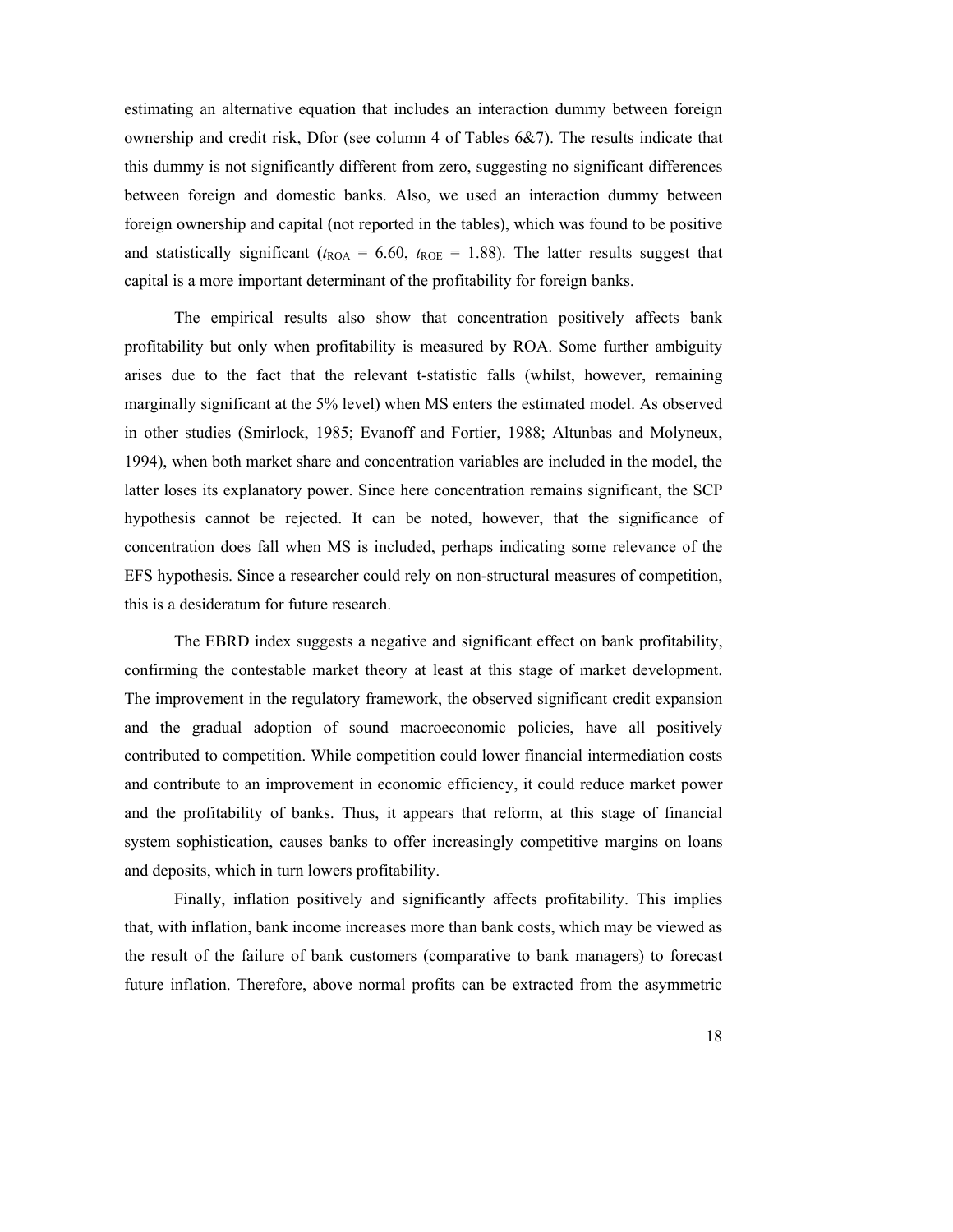information evidently present in the SEE financial market. On the other hand, real GDP per capita does not seem to present any significant effect on bank profitability (even though the results strengthen when ROE is used), a result that is somewhat surprising. One possible explanation is that the tight monetary policy of the examined period constrains bank lending. Thus, as soon as price stability is achieved, we should expect a stronger relationship between economic growth and bank profits, through increased lending, improvement in bank asset quality, enhancement of borrowers access to the SEE markets and decrease in supervisory toughness as well as uncertainty associated with macroeconomic instability.

## **6. Concluding remarks**

In this paper, we have analysed the effect of a carefully selected set of determinants on bank profitability in the SEE region. Our study involved three phases: (*i*) a brief description of the banking system under review; (*ii*) a discussion of the determinants of bank profitability; (*iii*) the empirical testing of a random effects model, followed by the presentation of the results and some policy implications.

The empirical results provide a rigorous consensus that the SEE countries need a stable, profitable and efficient banking system in order to finance both private and public investment and expenditures. As shown in this analysis, the increasing levels of financial reform (closely related to general economic growth) and improvement in the structure of the credit institutions' aggregated balance sheet, are joint (albeit contrary) determinants of bank profitability. Thus, as integration facilitates the actual or potential market entry of foreign institutions to the financially less developed market, SEE domestic credit institutions will find themselves exposed to increased competitive pressure from more sophisticated and cheaper foreign intermediaries. Enhancement of bank profitability, as a condition for enabling national banking sectors to survive in a single market by affording competitive interest rates, requires new standards in risk management (capital and credit) and operating efficiency, which, according to the evidence presented here, crucially affects profits.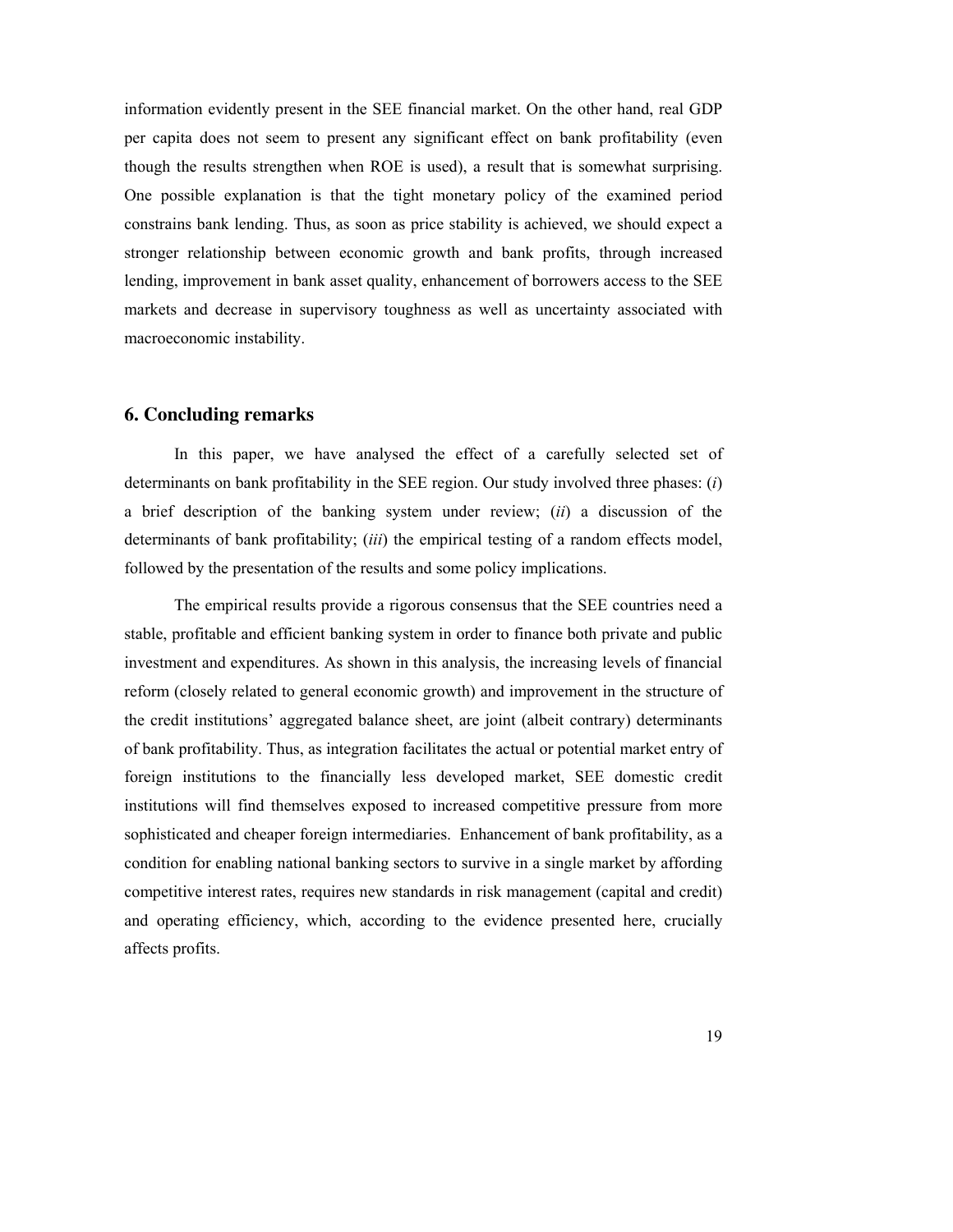As the SEE banking industry continuously evolves, changes in industry composition and the macroeconomic environment have a direct impact on the aggregate performance of the industry. Concentration is positively (and usually significantly) correlated with bank profitability even when market share is also included in the estimated model (implying we cannot reject the SCP hypothesis). Some support fro the EFS hypothesis is perhaps found in the fact that concentration is strengthened when MS is included. Finally, with respect to the macroeconomic variables, inflation has a strong effect on profitability, while bank profits are not significantly affected by real GDP per capita fluctuations, probably owing to the small sample period. However, as financial systems develop and the reform process ends, both the current and future rates of economic growth are likely to have an enhanced impact on bank profitability.

We contend that further research of the rapidly developing SEE financial sector should highlight the patterns of competition in banking (probably within the context of the NEIO literature when relevant data becomes available), the effects of privatisation on price-cost margins and the overall level of technical and allocative efficiency. At a broader level of analysis, the SEE case testifies to the interrelation between these microeconomic issues, political strategies and economic policy choices.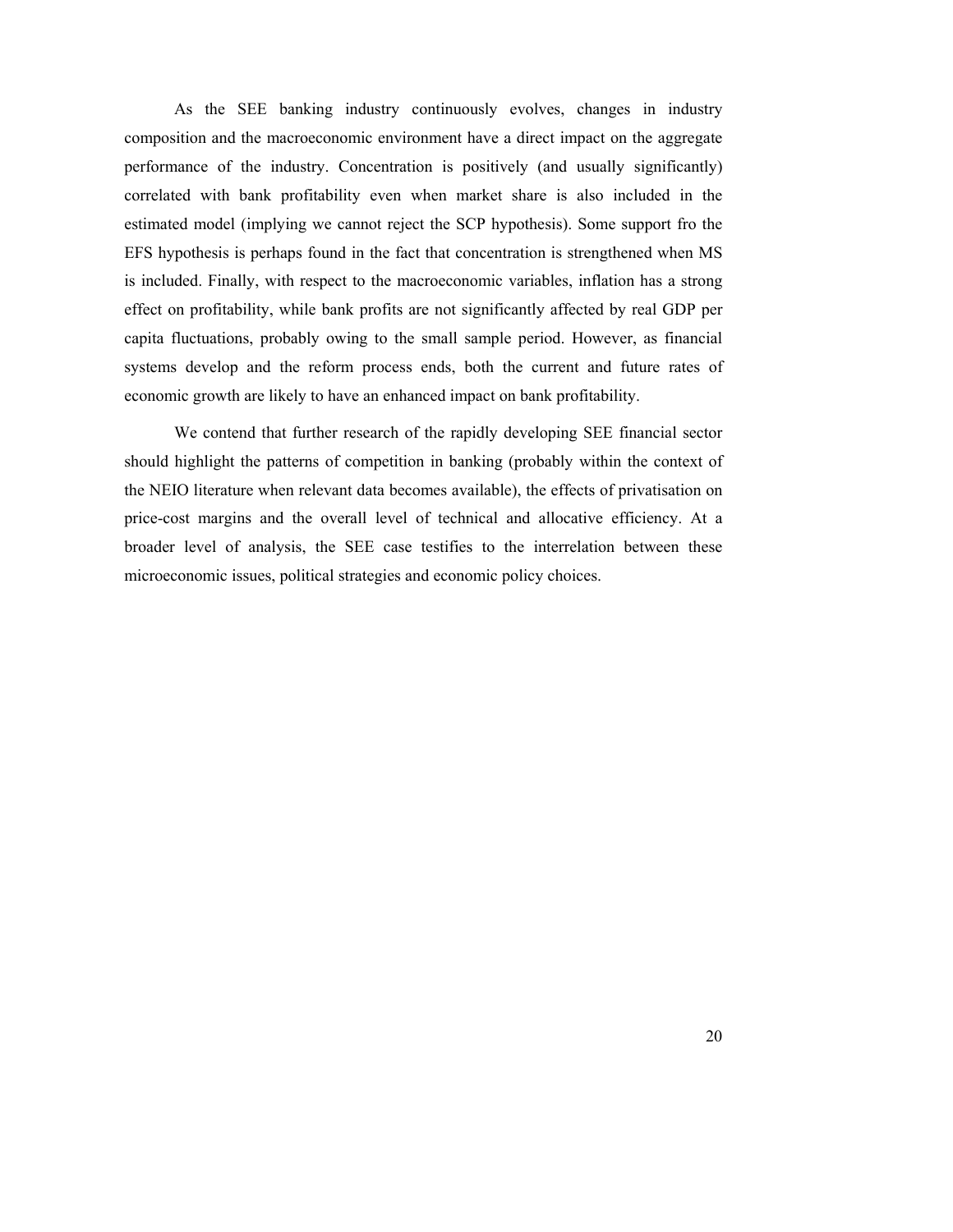# **References**

- Akhavein, J., Berger, A. and D. Humphrey (1997). "The effects of megamergers on efficiency and prices: Evidence from a bank profit function." Finance and Economic Discussion Series No. 9, Board of Governors of the Federal Reserve System, Washington, D.C.
- Altunbas, Y. and P. Molyneux (1994). "The concentration-performance relationship in European banking: A note." IEF Research Paper 94/12.
- Athanasoglou, P.P., Brissimis, S.N. and M.D. Delis (2005). "Bank-specific industryspecific and macroeconomics determinants of bank profitability." Bank of Greece Working Paper 25, June.
- Baltagi, B.H. (2001). *Econometric Analysis of Panel Data*. John Wiley & Sons, Chichester.
- Berger, A. (1995a). "The profit structure relationship in banking: Tests of market-power and efficient-structure hypotheses." *Journal of Money, Credit and Banking* 27, 404- 431.
- Berger, A. (1995b). "The relationship between capital and earnings in banking." *Journal of Money, Credit and Banking* 27, 432-456.
- Berger, A., Demirguc-Kunt, A., Levine, R. and J. Haubrich (2004). "Bank concentration and competition: An evolution in the making." *Journal of Money, Credit and Banking* 36, 433-451.
- Berger, A., Hanweck, G. and D. Humphrey (1987). "Competitive viability in banking: Scale, scope and product mix economies." *Journal of Monetary Economics* 20, 501- 520.
- Bikker, J.A. and J.W.B. Bos (2005). "Trends in competition and profitability in the banking industry: A basic framework." SUERF - The European Money and Finance Forum, 2005/2.
- Bikker, J. and H. Hu (2002). "Cyclical patterns in profits, provisioning and lending of banks and procyclicality of the new Basel capital requirements." *BNL Quarterly Review* 221, 143-175.
- Bonin, J.P., Hasan, I. and P. Wachtel (2005). "Bank performance, efficiency and ownership in transition countries." *Journal of Banking and Finance* 29, 31-53.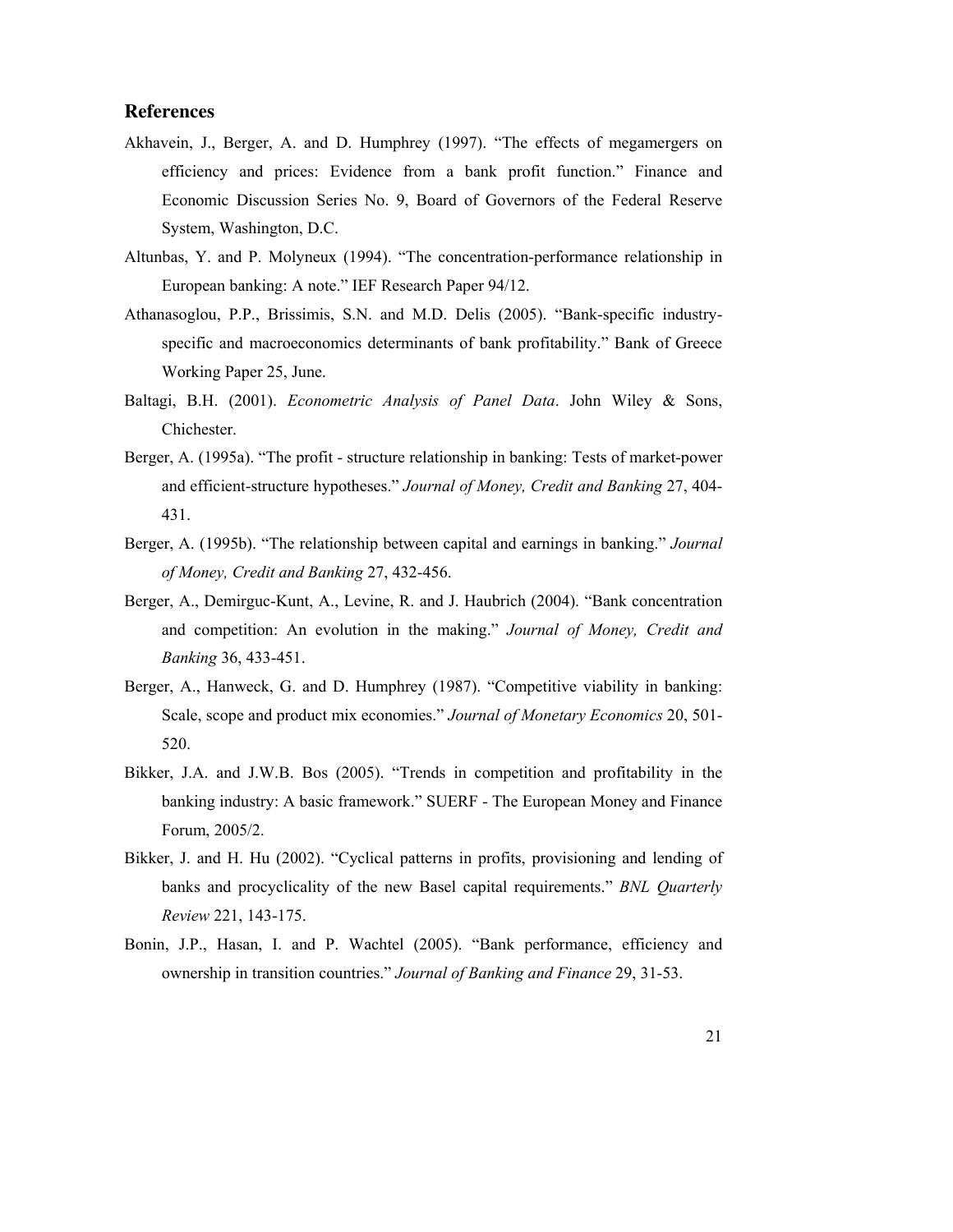- Bourke, P. (1989). "Concentration and other determinants of bank profitability in Europe, North America and Australia." *Journal of Banking and Finance* 13, 65-79.
- Boyd, J. and D. Runkle (1993). "Size and performance of banking firms: Testing the predictions of theory." *Journal of Monetary Economics* 31, 47-67.
- Bresnahan, T. (1982). "The oligopoly solution concept is identified." *Economics Letters* 10, 87-92.
- Bresnahan, T. (1989). "Empirical studies in industries with market power." In: Handbook of Industrial Organisation, Vol. II (edited by R. Schmelensee and R. Willig), pp. 1011-1058.
- Claessens, S., Demirguc-Kunt, A. and H. Huizinga (2001). "How does foreign entry affect domestic banking markets?" *Journal of Banking and Finance* 25, 891- 911.
- Cooper, M., Jackson, W. and G. Patterson (2003). "Evidence of predictability in the cross-section of bank stock returns." *Journal of Banking and Finance* 27, 817-850.
- Demirguc-Kunt, A. and H. Huizinga (2000). "Financial structure and bank profitability." World Bank Mimeo.
- Duca, J. and M. McLaughlin (1990). "Developments affecting the profitability of commercial banks." Federal Reserve Bulletin, July.
- Edwards, F. (1977). "Managerial objectives in regulated industries: Expense-preference behaviour in banking." *Journal of Political Economy* 85, 147-162.
- Eichengreen, B. and H.D. Gibson (2001). "Greek banking at the dawn of the new millennium." CERP Discussion Paper 2791, London.
- European Bank for Reconstruction and Development (2004). Transition Report 2004: Infrastructure.
- European Central Bank (2004). Report on EU banking structure. ECB, November.
- European Commission (1997). "Impact on services: Credit institutions and banking." *Single Market Review Subseries* II, vol. 4. Office for Official Publications of the European Communities and Kogon Page Earthscan, London.
- European Commission (2004). "The Western Balkans in transition." Directorate General for Economic and Financial Affairs Enlargement Papers 23, December.
- Evanoff, D. and D. Fortier (1988). "Re-evaluation of the structure-conduct-performance paradigm in banking." *Journal of Financial Service Research* 1, 277-294.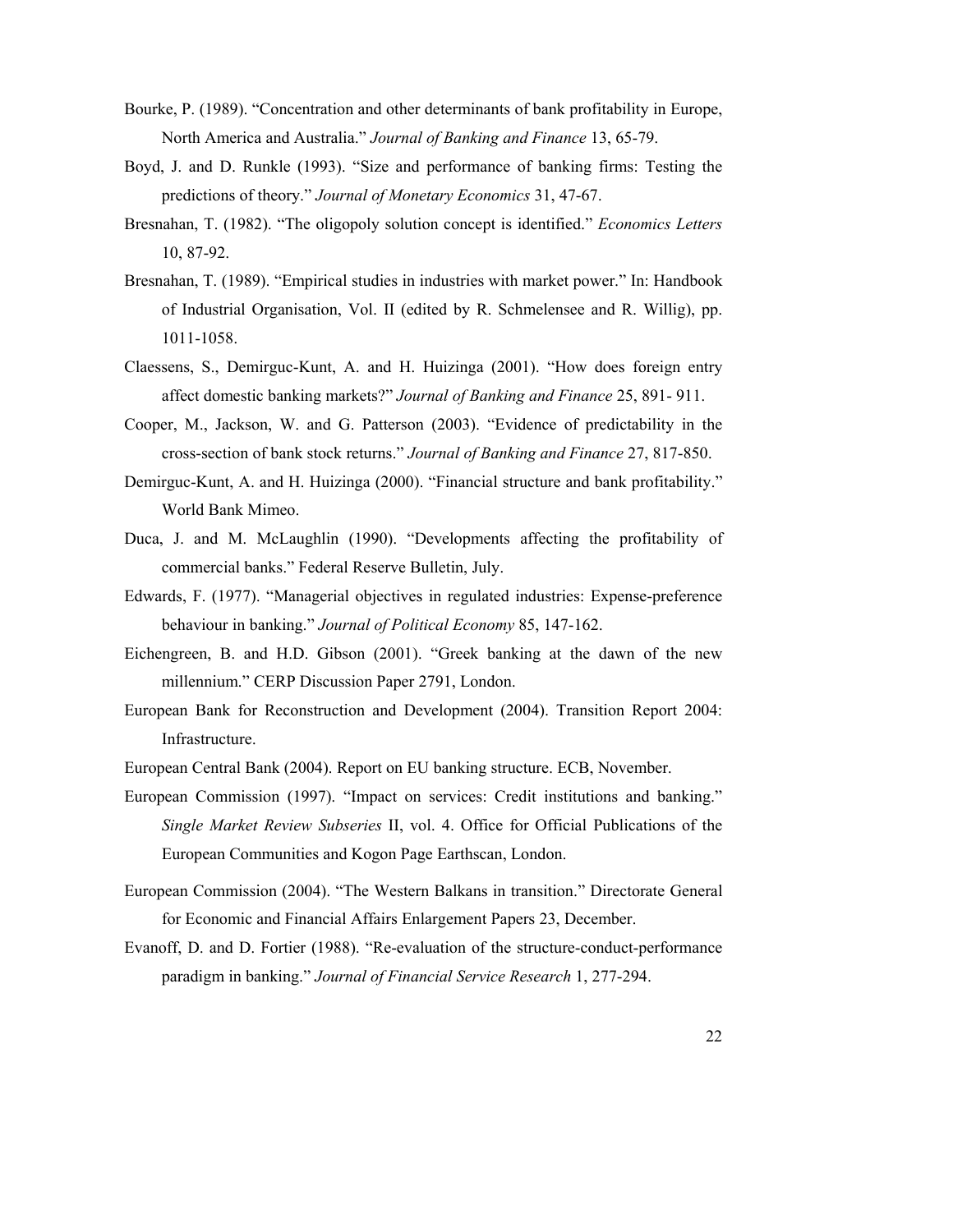- Fries, S. and A. Taci (2002). "Banking reform and development in transition economies." European Bank for Reconstruction and Development Working Paper 71, June.
- Fries, S. and A. Taci (2005). "Cost efficiency of banks in transition: Evidence from 289 banks in 15 post-communist countries." *Journal of Banking and Finance* 29, 55-81.
- Gelos, R. and J. Roldos (2004). "Consolidation and market structure in emerging market banking systems." *Emerging Markets Review* 5, 39-59.
- Gilbert, R. (1984). "Bank market structure and competition." *Journal of Money, Credit, and Banking* 16, 617-660.
- Goddard, J., Molyneux, P. and J. Wilson (2004). "Dynamics of growth and profitability in banking." *Journal of Money, Credit and Banking* 36, 1069-1090.
- Hannan, T. (1991). "Foundations of the structure-conduct-performance paradigm in banking." *Journal of Money, Credit, and Banking* 23, 68-84.
- Iwata, G. (1974). "Measurement of conjectural variations in oligopoly." *Econometrica* 42, 947-966.
- Lloyd-Williams, D., Molyneux, P. and J. Thornton (1994). "Market structure and performance in Spanish banking." *Journal of Banking and Finance* 18, 433-443.
- Mamatzakis, E., Staikouras, C. and A. Koutsomanoli-Filippaki (2005). "Competition and concentration in the banking sector of the South Eastern European region." *Emerging Markets Review* 6, 192-209.
- Miller, S. and A. Noulas (1997). "Portfolio mix and large-bank profitability in the USA." *Applied Economics* 29, 505-512.
- Molyneux P. (1993). "Structure and performance in European banking." Doctoral Dissertation, University of Wales, Bagnor.
- Molyneux, P. and J. Thornton (1992). "Determinants of European bank profitability: A note." *Journal of Banking and Finance* 16, 1173-1178.
- Neely, M. and D. Wheelock (1997). "Why does bank performance vary across states?" Federal Reserve Bank of St. Louis Review, pp. 27-38.
- Organization for Economic Cooperation and Development (2003). Bank Profitability 2002.
- Panzar, J. and J. Rosse (1987). "Testing for monopoly equilibrium." *Journal of Industrial Economics* 25, 443-456.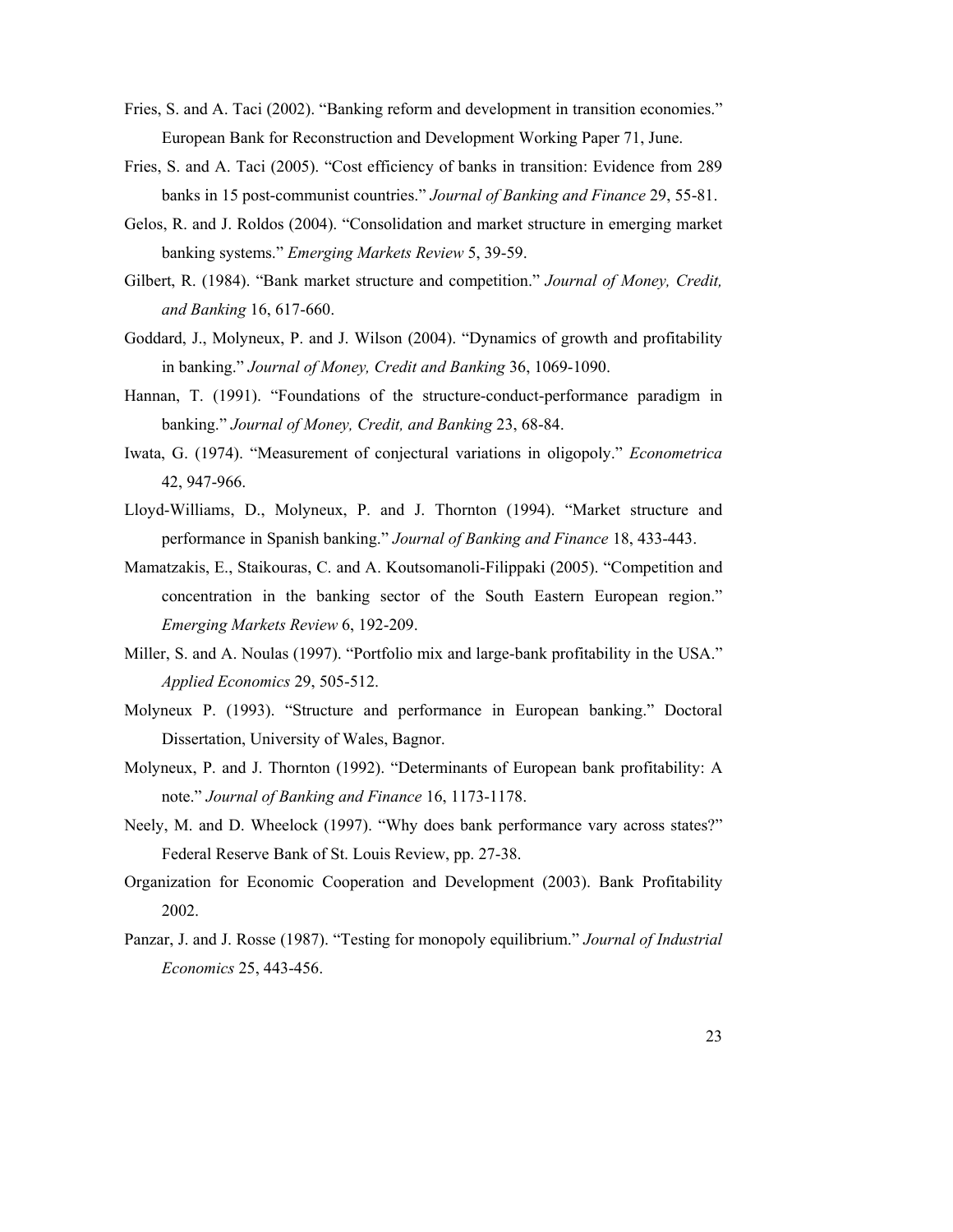Revell, J. (1979). "Inflation and financial institutions." Financial Times, London.

- Smirlock, M. (1985). "Evidence on the (non) relationship between concentration and profitability in banking." *Journal of Money, Credit, and Banking* 17, 69-83.
- Stubos, G., and I. Tsikripis (2005). "Regional integration challenges in South East Europe: Banking sector trends." Bank of Greece Working Paper 24, June.
- Tang, H., Zoli, E. and I. Klytchnikova (2000). "Banking crises in transition economies. Fiscal costs and related issues." World Bank Policy Research Working Paper No. 2484.
- Whalen, G. (1988). "Actual competition, potential competition, and bank profitability in rural markets." *Federal Reserve Bank of Cleveland Economic Review* 3, 14-21.
- Wooldridge J. (2002). *Econometric Analysis of Cross Section and Panel Data*. MIT Press, Massachusetts.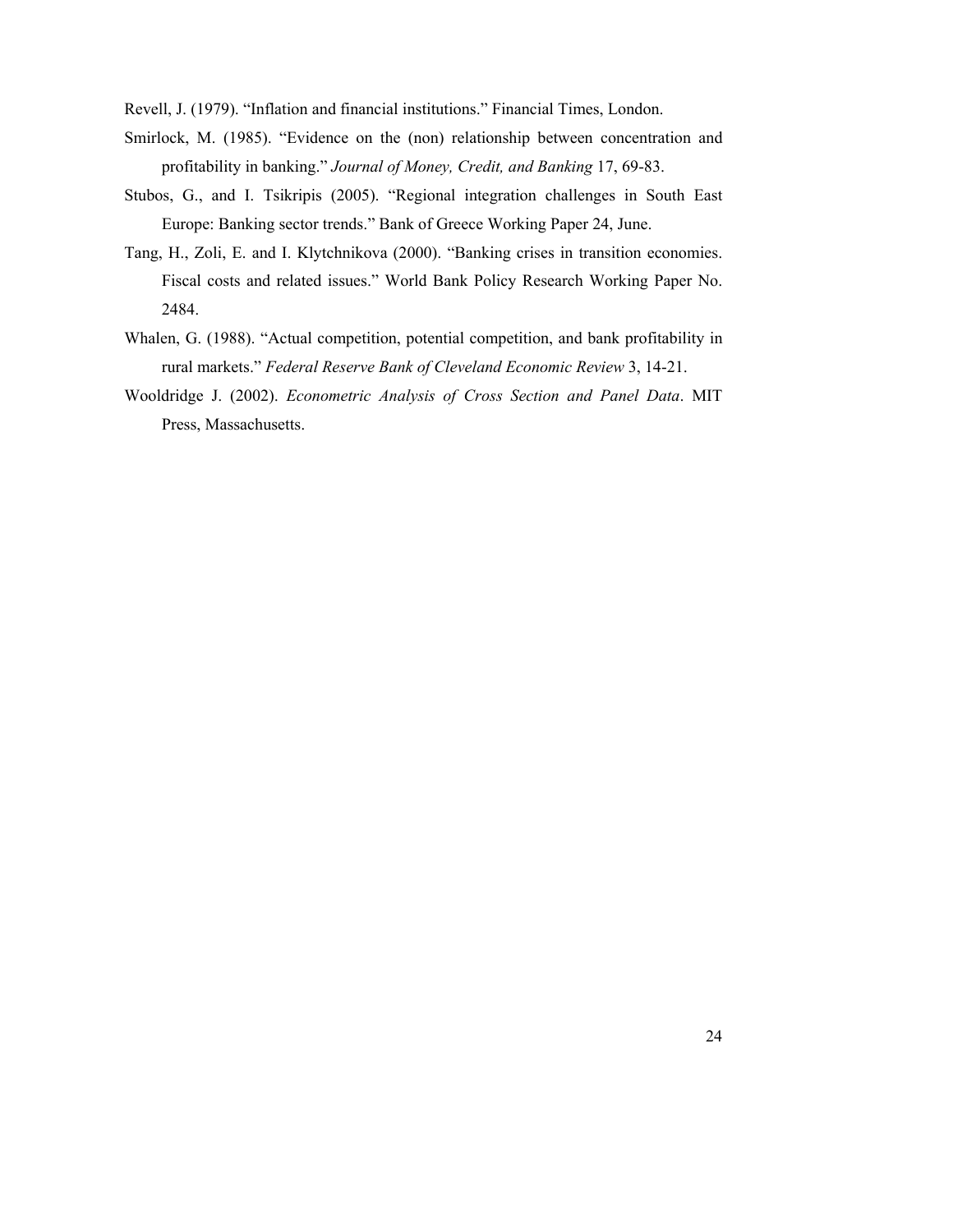| Country           | <b>Bank regulation</b>                                               |
|-------------------|----------------------------------------------------------------------|
| <b>Albania</b>    | Law on the Bank of Albania (1992, 1997)<br>٠                         |
|                   | Law on Banks in the Republic of Albania (1992, 1998)<br>٠            |
|                   | Principles of Bank Licensing (1994, 2003)<br>٠                       |
|                   | Law on Deposit Insurance (2002)<br>٠                                 |
| Bosnia-           | Law on the Central Bank of Bosnia and Herzegovina (1997)<br>٠        |
| Herzegovina       | Banking Law (1997, 2000, 2002)<br>٠                                  |
|                   | Law on Privatisation of Enterprises and Banks (1998)<br>٠            |
|                   | Law on Deposit Insurance (2000, 2002)<br>٠                           |
|                   | Law on Payment Systems (2001)<br>٠                                   |
| <b>Bulgaria</b>   | Act on the Bulgarian National Bank (1991, 1997, 1998, 1999)<br>٠     |
|                   | Law on Banks and Credit Activity (1992, 1997, 1998, 1999, 2001)<br>٠ |
|                   | Law on Privatisation of Enterprises and Banks (1997)<br>٠            |
|                   | Law on Bank Deposit Guarantee (1999)<br>٠                            |
|                   | Law on Bank Bankruptcy (2002)<br>٠                                   |
| Croatia           | Law on the National Bank of Croatia (1992)<br>٠                      |
|                   | Law on Banks and Savings Banks (1993)<br>٠                           |
|                   | Law on Bank Rehabilitation (1994)<br>٠                               |
|                   | Law on Deposit Insurance (1997)<br>٠                                 |
|                   | New Banking Law (1998, 2002)<br>٠                                    |
| <b>FYROM</b>      | Banks and Savings Houses Act (1993, 1996)<br>٠                       |
|                   | Law on Deposit Insurance (1997)<br>٠                                 |
|                   | New Banking Law (2000, 2002, 2003)<br>٠                              |
|                   | Law on the National Bank of FYROM (2002)<br>٠                        |
| Romania           | Act on Banking Activities (1991)<br>٠                                |
|                   | Law on Deposit Insurance (1996)<br>٠                                 |
|                   | The Bank Insolvency Act (1998)<br>٠                                  |
|                   | The National Bank of Romania Act (1998)<br>٠                         |
|                   | The Banking Law (1998, 2001, 2002)<br>٠                              |
|                   | The New Banking Law (2003)<br>٠                                      |
| Serbia-Montenegro | Law on Banks and Other Financial Organisations (1988, 2001)<br>٠     |
|                   | Law on Accounting (2001)<br>٠                                        |
|                   | Law on Bank Rehabilitation, Bankruptcy and Liquidation (2001)<br>٠   |
|                   | Law on the National Bank of Yugoslavia (2002)<br>■                   |

**Table 1 Chronology of important regulatory events** 

*Source*: Mamatzakis et al. (2005).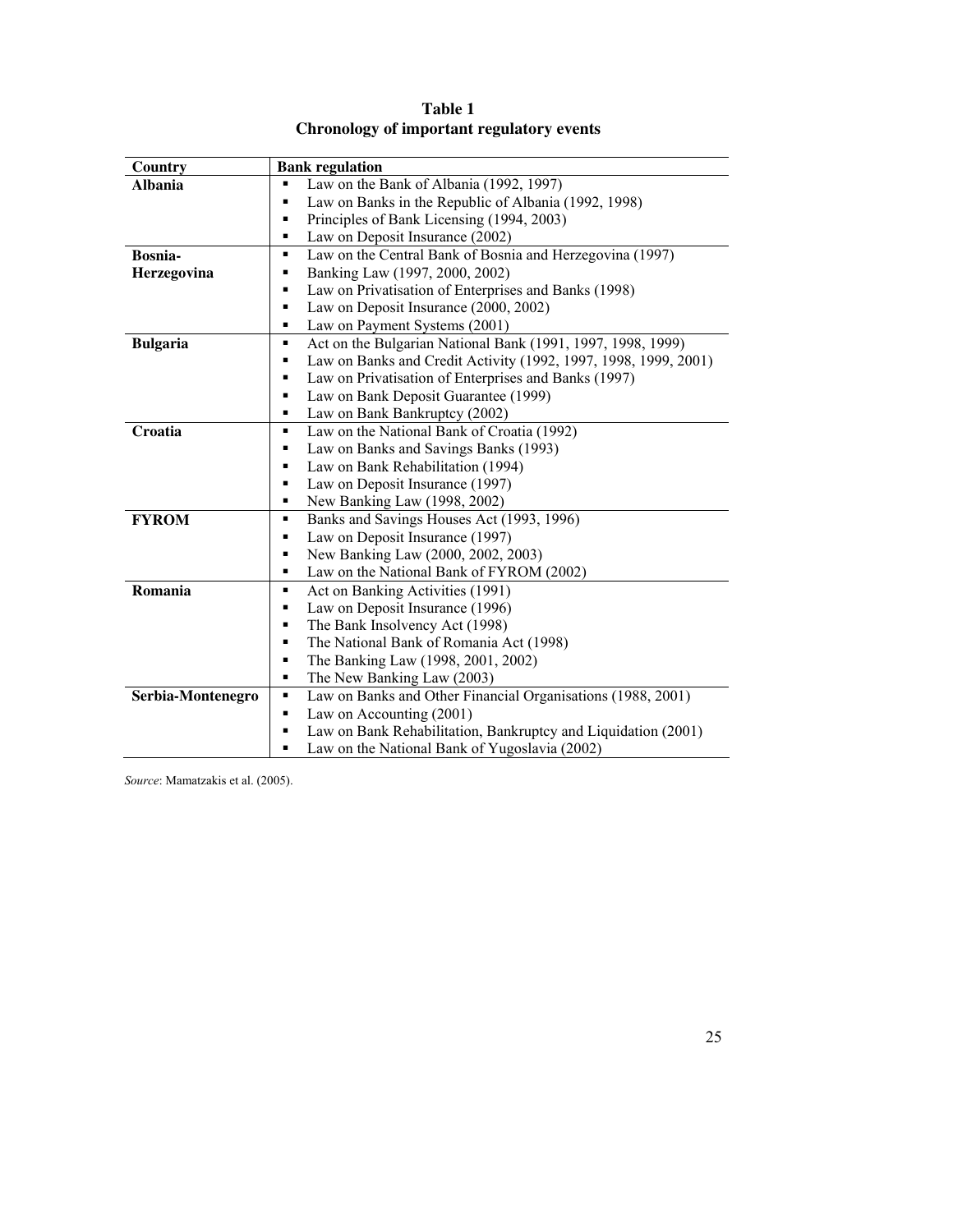# **Table 2 Financial sector indicators**

|      | Bosnia- |         |                |             |    |              |    |           |    |                 |                | Serbia-    |    |           |
|------|---------|---------|----------------|-------------|----|--------------|----|-----------|----|-----------------|----------------|------------|----|-----------|
|      |         | Albania |                | Herzegovina |    | <b>FYROM</b> |    | Romania   |    | <b>Bulgaria</b> |                | Montenegro |    | Croatia   |
| Year | NB      | SВ      | N <sub>B</sub> | SВ          | NB | SВ           | NB | <b>SB</b> | NB | <b>SB</b>       | N <sub>B</sub> | SВ         | NB | <b>SB</b> |
| 1998 | 10      | 85.6    | na             | na          | 24 | 1.4          | 36 | 75.3      | 34 | 56.4            | 104            | 90.0       | 60 | 37.5      |
| 1999 | 13      | 81.1    | 61             | 75.9        | 23 | 2.5          | 34 | 50.3      | 34 | 50.5            | 75             | 89.0       | 53 | 39.8      |
| 2000 | 13      | 64.8    | 56             | 55.4        | 22 | 1.1          | 33 | 50.0      | 35 | 19.8            | 81             | 90.9       | 43 | 5.7       |
| 2001 | 13      | 59.2    | 49             | 17.3        | 21 | 13           | 33 | 45.4      | 35 | 19.9            | 54             | 68.0       | 43 | 5.0       |
| 2002 | 13      | 54.1    | 40             | 6.3         | 20 | 2.0          | 31 | 43.6      | 34 | 14.1            | 50             | 35.6       | 46 | 4.0       |

*Source*: EBRD (2004) survey of central banks.

*Note*: NB stands for the number of banks (number of commercial and savings banks, excluding cooperative banks), and SB for the asset share of state-owned banks (share of total assets of majority state-owned banks in total bank sector assets). The state includes the federal, regional and municipal levels, as well as the state property fund and the state pension fund. State-owned banks are defined as banks with state ownership exceeding 50 per cent, end-of-year.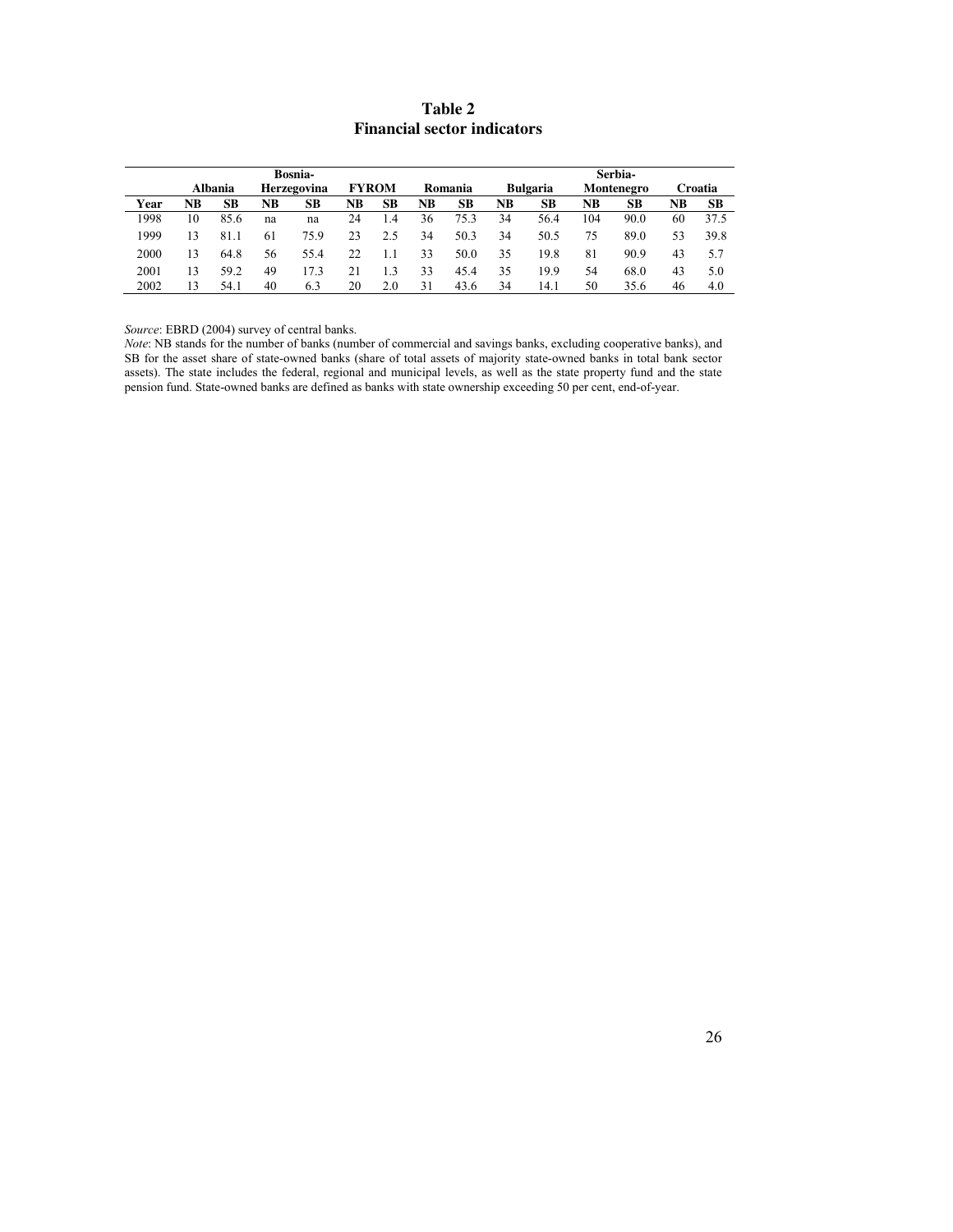|                                      |                   | Variable                         | Measure                                                                             | Notation                               | Expected effect |
|--------------------------------------|-------------------|----------------------------------|-------------------------------------------------------------------------------------|----------------------------------------|-----------------|
| Dependent<br>variable                |                   | Profitability                    | Net profits (before taxes) / assets<br>or<br>Net profits (before taxes) /<br>equity | <b>ROA</b><br>$\alpha$ r<br><b>ROE</b> |                 |
|                                      |                   | Liquidity                        | Loans / assets                                                                      | LA.                                    | Positive        |
|                                      |                   | Credit risk                      | Loan loss provisions / loans                                                        | <b>LLP</b>                             | Positive        |
| Bank-specific                        |                   | Capital                          | Equity / assets                                                                     | EA                                     | Negative        |
|                                      |                   | Operating expenses<br>management | Operating expenses / assets                                                         | <b>OEA</b>                             | Negative        |
|                                      |                   | Size                             | In (real assets) and<br>In (real assets) $2$                                        | S and $S^2$                            | $\gamma$        |
|                                      |                   | Foreign ownership                | Binary dummy variable equal to<br>one for foreign banks                             | Dfo                                    | ?               |
| Determinants                         |                   | Market share                     | Market share (in terms of assets)<br>of individual banks                            | MS                                     | ?               |
| Industry<br>related<br>Macroeconomic |                   | Banking system<br>reform         | EBRD index of banking system<br>reform                                              | <b>EBRD</b>                            | ?               |
|                                      | Concentration     | Herfindahl-Hirschman index       | <b>HHI</b>                                                                          | $\gamma$                               |                 |
|                                      |                   | Inflation                        | Current period inflation rate<br>(consumer prices)                                  | <b>INF</b>                             | $\gamma$        |
|                                      | Economic activity | Real per capita income           | <b>RGC</b>                                                                          | Positive                               |                 |

## **Table 3 Definitions, notation and expected effect of the explanatory variables of bank profitability**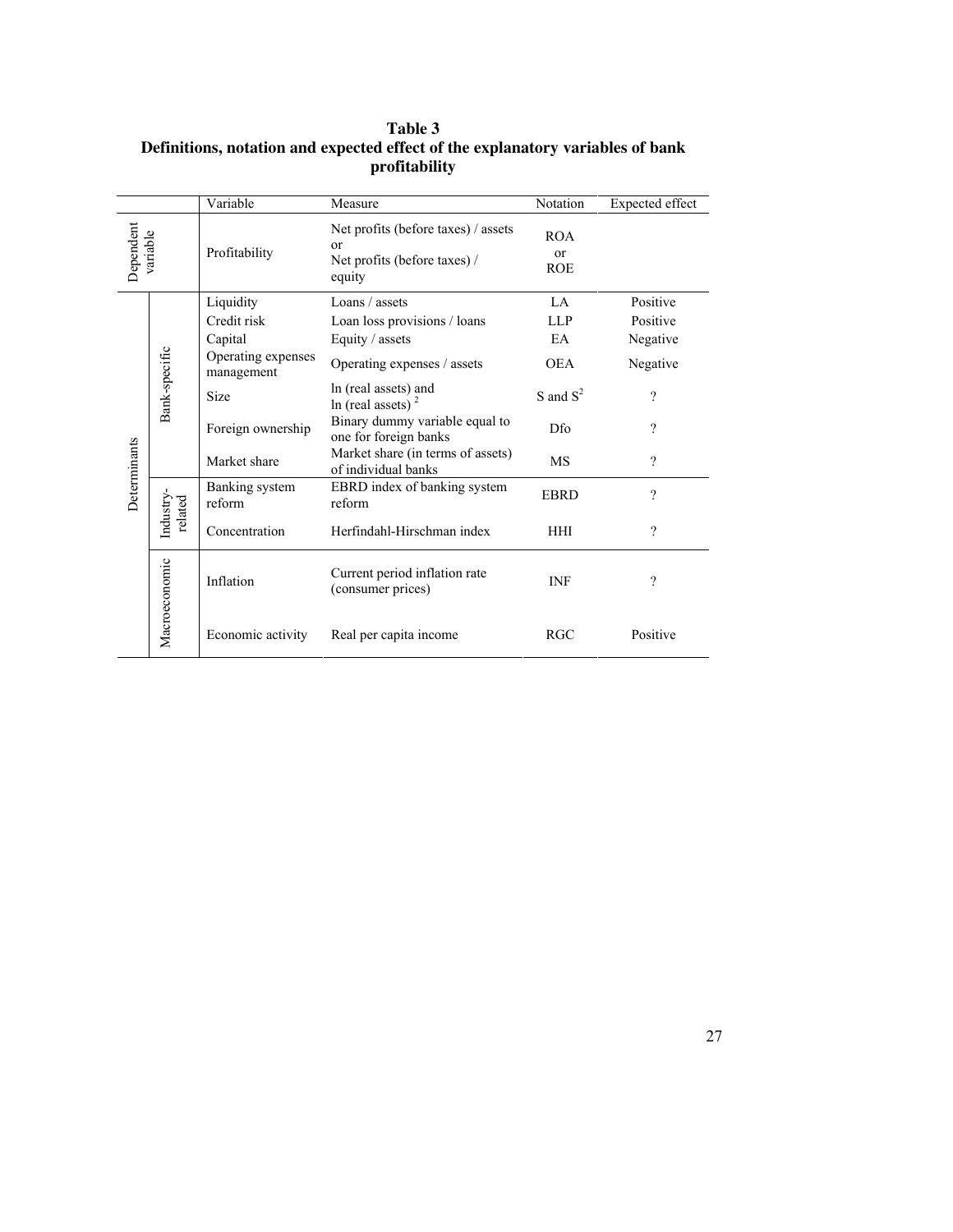|                 | <b>Albania</b> | Bosnia-<br><b>Herzegovina</b> | <b>Bulgaria</b> | Croatia | <b>FYROM</b> | Romania | Serbia-<br>Montenegro | <b>SEE</b><br>region |
|-----------------|----------------|-------------------------------|-----------------|---------|--------------|---------|-----------------------|----------------------|
| <b>ROA</b>      | 1.90           | 1.05                          | 1.46            | 0.95    | 2.05         | 1.02    | 0.67                  | 1.17                 |
| <b>ROE</b>      | 23.11          | 7.35                          | 9.71            | 9.17    | 6.62         | 9.30    | 5.10                  | 8.83                 |
| LA              | 22.10          | 47.25                         | 38.06           | 52.88   | 40.07        | 36.07   | 35.99                 | 42.30                |
| <b>LLP</b>      | 2.25           | 4.57                          | 3.37            | 2.88    | 6.22         | 3.27    | 4.80                  | 4.14                 |
| EA              | 7.90           | 16.18                         | 15.32           | 15.36   | 24.15        | 19.06   | 16.79                 | 16.86                |
| <b>OEA</b>      | 2.72           | 6.31                          | 5.57            | 4.45    | 5.23         | 6.52    | 5.69                  | 5.42                 |
| S               | 12.13          | 10.96                         | 11.75           | 12.02   | 10.75        | 11.86   | 11.48                 | 11.62                |
| <b>MS</b>       | 20.00          | 6.67                          | 4.32            | 3.57    | 10.17        | 5.00    | 6.82                  | 5.95                 |
| CR <sub>3</sub> | 93.30          | 61.93                         | 50.58           | 65.49   | 84.81        | 68.71   | 67.22                 | 65.78                |
| <b>HHI</b>      | 5,784          | 1.725                         | 1.123           | 1,835   | 3,660        | 2,398   | 2,289                 | 2,141                |
| <b>EBRD</b>     | 2.20           | 2.30                          | 3.00            | 3.30    | 2.70         | 2.60    | 1.40                  | 2.60                 |
| RGC             | 1,320          | 1,364                         | 1.800           | 4.874   | 1.878        | 1,933   | 1,685                 | 2,362                |
| <b>INFL</b>     | 5.30           | 1.22                          | 8.05            | 4.17    | 2.42         | 37.15   | 41.83                 | 18.88                |

**Table 4 Country averages of the dependent and independent variables (1998-2002)** 

*Source:* Fitch-IBCA BankScope database, own estimations and International Monetary Fund (for the macroeconomic variables).

*Note:* ROA: Profits (before tax) / Total Assets; ROE: Profits (before tax) / Total Equity; LA: Loans / Total Assets; LLP: Loan Loss Provisions / Total Loans; EA: Equity / Total Assets; OEA: Operating Expenses / Total Assets; S: ln (Total Assets); MS: Market Share; CR<sub>3</sub>: 3-firm concentration ratio (in terms of total assets); HHI: Herfindahl-Hirschman Index (in terms of total assets); EBRD: EBRD Index on banking reform; RGC: Real GDP per capita; INF: Inflation rate. Figures are means in  $\epsilon$  for the RGC, and percentages for all other variables (except of HHI and S) over the period 1998-2002. Further descriptive statistics can be provided upon request.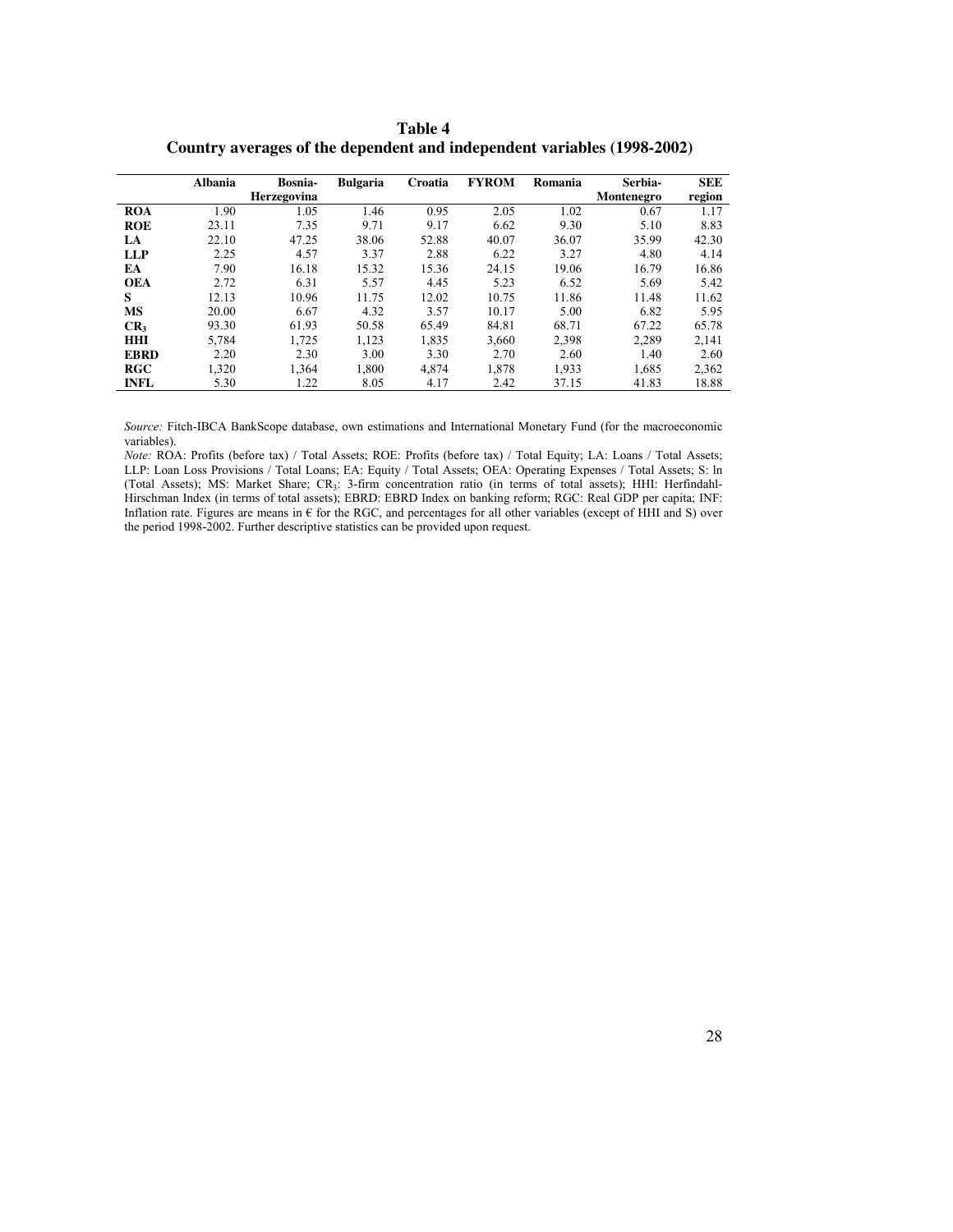**Table 5 Tests for country-specific and time effects** 

| Model                                                       | LM test                | p-value |
|-------------------------------------------------------------|------------------------|---------|
| $D_2 = D_3  = D_s = 0$                                      | $\chi^2$ (6) = 28.40   | 0.000   |
| $\lambda_2 = \lambda_3 \ldots = \lambda_T = 0$              | $\gamma^2$ (4) = 2.09  | 0.719   |
| $D_2 = D_3  = D_S = \lambda_2 = \lambda_3  = \lambda_t = 0$ | $\gamma^2(10) = 29.38$ | 0.001   |

*Note:* Ds represent country dummies and  $\lambda_t$  time dummies.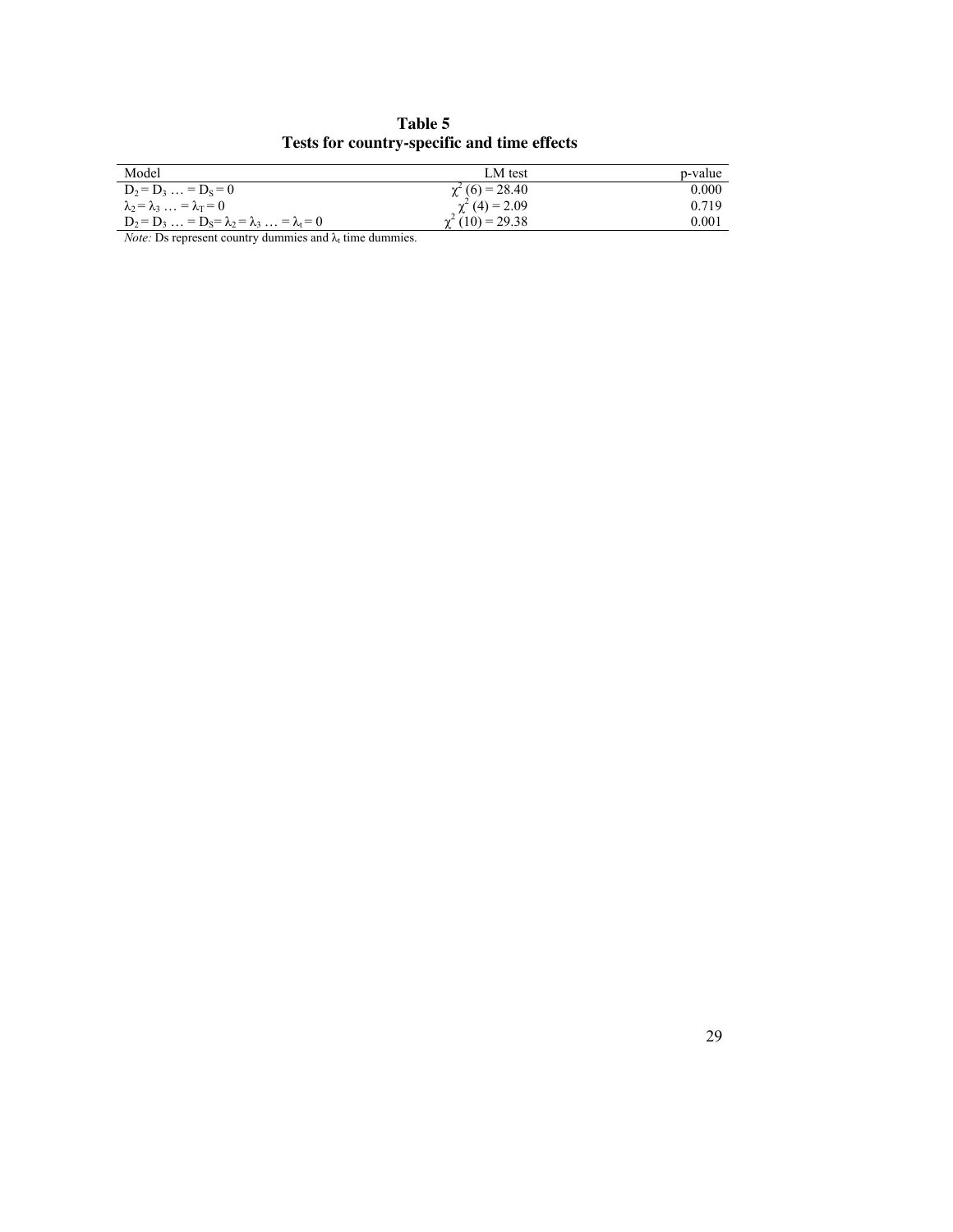|                  | <b>ESUMATION FESURE USING KE (GEPERGENT VALIADIE: KOA)</b> |         |           |         |           |         |                                                                                                 |         |  |  |
|------------------|------------------------------------------------------------|---------|-----------|---------|-----------|---------|-------------------------------------------------------------------------------------------------|---------|--|--|
|                  | (1)                                                        |         | (2)       |         | (3)       |         | (4)                                                                                             |         |  |  |
|                  |                                                            |         |           |         |           |         | Coefficient t-statistic Coefficient t-statistic Coefficient t-statistic Coefficient t-statistic |         |  |  |
| Intercept        | $-20.747$                                                  | $-2.47$ | $-19.646$ | $-2.34$ | $-12.310$ | $-1.45$ | $-21.232$                                                                                       | $-2.45$ |  |  |
| LA               | 0.005                                                      | 0.65    | 0.003     | 0.43    | 0.003     | 0.46    | 0.001                                                                                           | 0.18    |  |  |
| <b>LLP</b>       | $-0.162$                                                   | $-5.65$ | $-0.154$  | $-5.43$ | $-0.153$  | $-5.35$ | $-0.166$                                                                                        | $-5.13$ |  |  |
| EA               | 0.163                                                      | 8.54    | 0.163     | 8.56    | 0.158     | 8.25    | 0.161                                                                                           | 8.33    |  |  |
| <b>OEA</b>       | $-0.137$                                                   | $-2.65$ | $-0.136$  | $-2.63$ | $-0.143$  | $-2.77$ | $-0.143$                                                                                        | $-2.74$ |  |  |
| S                | 2.663                                                      | 2.03    | 2.290     | 1.77    | 1.712     | 1.32    | 2.630                                                                                           | 1.99    |  |  |
| $S^2$            | $-0.088$                                                   | $-1.66$ | $-0.065$  | $-1.26$ | $-0.042$  | $-0.83$ | $-0.087$                                                                                        | $-1.63$ |  |  |
| <b>MS</b>        | 0.030                                                      | 1.89    |           |         |           |         | 0.028                                                                                           | 1.78    |  |  |
| <b>HHI</b>       | 0.044                                                      | 1.92    | 0.045     | 2.32    |           |         | 0.041                                                                                           | 1.88    |  |  |
| <b>EBRD</b>      |                                                            |         |           |         | $-0.775$  | $-2.07$ |                                                                                                 |         |  |  |
| <b>INF</b>       | 0.027                                                      | 2.07    | 0.026     | 2.17    |           |         | 0.031                                                                                           | 2.31    |  |  |
| <b>RGC</b>       | 0.013                                                      | 0.30    | 0.012     | 0.28    |           |         | 0.035                                                                                           | 1.05    |  |  |
| <b>Dfo</b>       | 1.567                                                      | 2.12    | 1.598     | 2.26    |           |         | 1.554                                                                                           | 2.10    |  |  |
| <b>Dfor</b>      |                                                            |         |           |         |           |         | 0.013                                                                                           | 0.31    |  |  |
| Drc              | $-1.513$                                                   | $-2.02$ | $-1.495$  | $-2.01$ | $-2.046$  | $-2.97$ | $-1.614$                                                                                        | $-2.43$ |  |  |
| Dalb             | 1.443                                                      | 1.23    | 1.146     | 1.01    | 1.545     | 2.06    | 1.040                                                                                           | 0.89    |  |  |
| <b>Dbos</b>      | 1.541                                                      | 2.35    | 1.888     | 3.03    | 0.771     | 1.55    | 1.900                                                                                           | 2.48    |  |  |
| <b>D</b> bul     | 0.998                                                      | 1.82    | 1.164     | 2.17    | 0.536     | 1.24    | 1.150                                                                                           | 1.92    |  |  |
| <b>Dfyr</b>      | $-0.065$                                                   | $-0.08$ | 0.156     | 0.21    | 0.130     | 0.25    | $-0.291$                                                                                        | $-0.38$ |  |  |
| <b>Dser</b>      | $-0.884$                                                   | $-1.59$ | $-0.614$  | $-1.14$ | $-1.353$  | $-2.06$ | $-1.213$                                                                                        | $-2.32$ |  |  |
| Dcro             | $-0.118$                                                   | $-0.21$ | $-0.090$  | $-0.17$ | $-0.325$  | $-0.70$ | $-1.055$                                                                                        | $-1.09$ |  |  |
| <b>Wald test</b> | 165.11                                                     |         | 161.62    |         | 156.98    |         | 160.63                                                                                          |         |  |  |
| ${\bf R}^2$      | 0.341                                                      |         | 0.334     |         | 0.316     |         | 0.350                                                                                           |         |  |  |
| No of obs.       | 325                                                        |         | 325       |         | 325       |         | 325                                                                                             |         |  |  |

**Table 6 Estimation results using RE (dependent variable: ROA)**

*Note:* ROA: Profits (before tax) / Total Assets; LA: Loans / Total Assets; LLP: Loan Loss Provisions / Total Loans; EA: Equity / Total Assets; OEA: Operating Expenses / Total Assets; S: ln (Total Assets); MS: Market Share; HHI: Herfindahl-Hirschman Index (in terms of total assets); EBRD: EBRD Index on banking reform; RGC: Real GDP per capita; INF: Inflation rate; Dfo: Dummy variable for foreign ownership (takes the value 1 if a bank is foreign); Dfor: Interaction dummy between foreign ownership and credit risk; Drc: Dummy variable to account for the 1998 banking crisis in Romania. The variables Dalb, Dbos, Dbul, Dfyr, Dser and Dcro are country dummies.